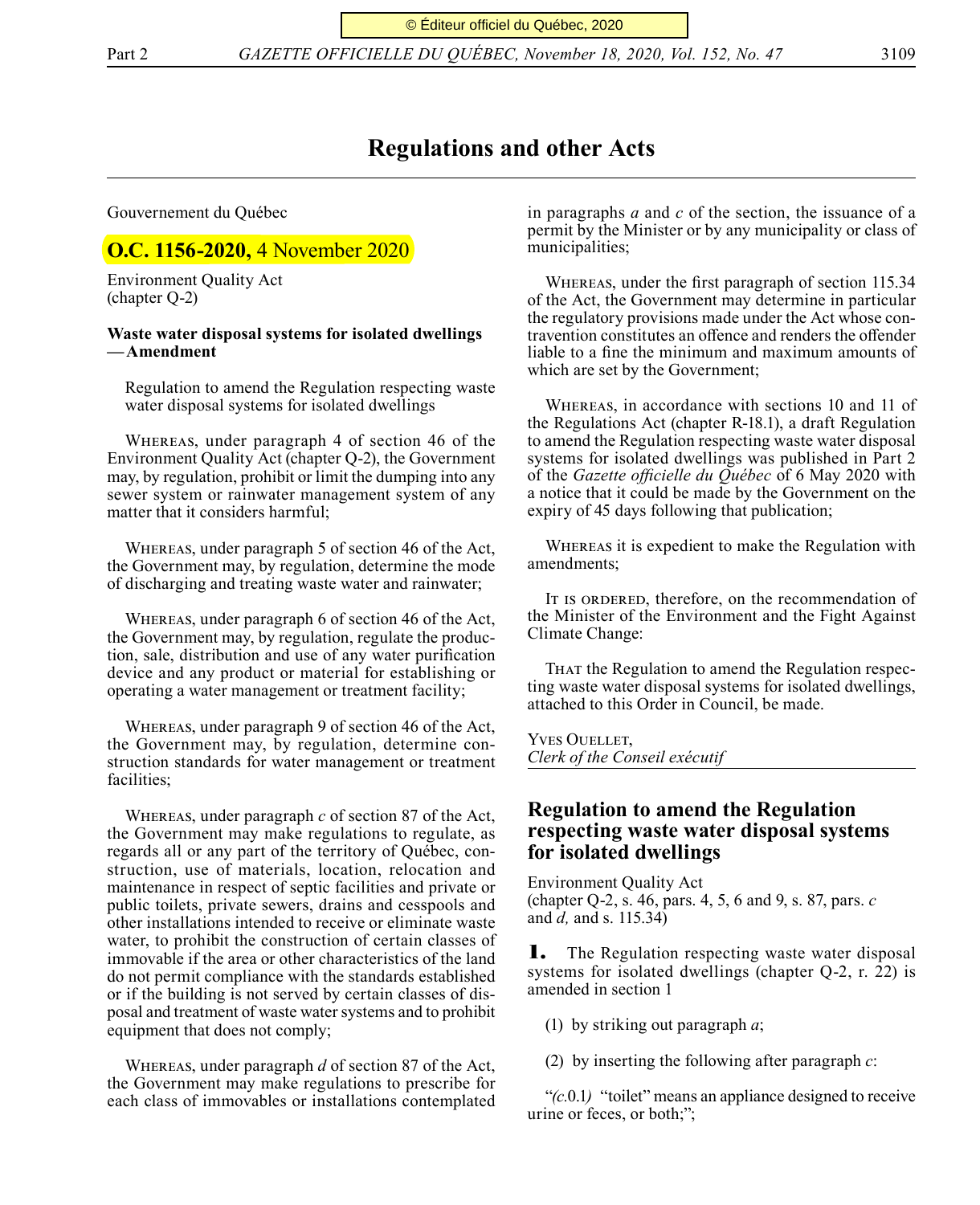(3) by inserting the following after paragraph *c.*1:

"*(c.*1.1*)* "cementation class" means the "weakly cemented class", the strongly cemented class" or the "indurated class" of a soil as defined in The Canadian System of Soil Classification;

*(c.*1.2*)* "textural class" means a class described in Schedule 1 and established on the basis of soil texture;";

(4) by striking out paragraph *d*;

(5) by striking out "or an aerated waste treatment plant" in paragraph *e*;

(6) by replacing paragraph *f* by the following:

"*(f)* "grey water" means kitchen, bathroom and laundry water, water from household appliances other than a toilet, including when the water is evacuated through a floor drain, including the floor drain in a residential garage, or the floor drain of an isolated residence and of a building or site referred to in section 2. In the latter case, the building or location must evacuate only grey water, sanitary wastewater or water from a toilet:":

(7) by replacing paragraph *g* by the following;

"*(g)* "domestic waste water" means water from a toilet combined with grey water;

*(g.*1*)* "non-domestic waste water" means waste water discharged by a building or site, other than domestic waste water, water from toilets, grey water or rainwater;";

(8) by replacing "a work" in paragraph *l* by "an absorption work", and by adding "and that discharges an effluent" at the end of the paragraph;

(9) by striking out "chemical or" in paragraph *n*;

(10) by replacing "waste water" in paragraph *o* by "domestic waste water";

(11) by striking out paragraph *r*;

(12) by inserting the following before paragraph *t*:

"*(s.*1*)* "municipal wastewater treatment works" means a municipal wastewater treatment works described in the second paragraph of section 1 of the Regulation respecting municipal wastewater treatment works (chapter Q-2, r. 34.1);";

(13) by replacing paragraphs *u.*1 to *u.*4 by the following:

"*(u.*1*)* "impermeable soil" means soil whose percolation time is equal to or greater than 45 minutes per centimetre, whose hydraulic conductivity is equal to or less than  $6x10^{-5}$  cm/s or whose texture is in the impermeable zone identified in Schedule 1;

*(u.*2*)* "low permeability soil" means soil whose percolation time is equal to or greater than 25 minutes and less than 45 minutes per centimetre, whose hydraulic conductivity is greater than  $6x10^{-5}$  cm/s and equal to or less than  $2x10^{-4}$  cm/s or whose texture is in the low permeability zone identified in Schedule 1;

*(u.*3*)* "permeable soil" means soil whose percolation time is equal to or greater than 4 minutes and less than 25 minutes per centimetre, whose hydraulic conductivity is greater than  $2x10^{-4}$  cm/s and equal to or less than  $4x10^{-3}$ cm/s or whose texture is in the permeable zone identified in Schedule 1;

*(u.*4*)* "high permeability soil" means soil whose percolation time is less than 4 minutes per centimetre, whose hydraulic conductivity is greater than  $4x10^{-3}$  cm/s or whose texture is in the high permeability zone identified in Schedule 1;

*(u.*5*)* "rainwater management system" means any manmade works used for collecting and transporting rainwater to a hydrographic network;";

(14) by inserting the following after paragraph *w*:

"*(w.*1*)* "hydraulic loading rate" means the volume of effluent applied to the soil of a disposal site or a treatment system component, expressed in litres per surface unit per day  $(L/(m^2.d))$ ;

*(w.*2*)* "linear hydraulic loading rate" means the volume of effluent applied to the soil of a disposal site or a treatment system component, expressed in litres per unit length per day  $(L/(m.d))$ ;";

(15) by replacing "waste water" in paragraph *x* by "domestic waste water";

(16) by inserting the following after paragraph *x:*

" $(x,1)$  "texture" means the size distribution of mineral particles in a soil using percentage by weight of primary particles less than or equal to 2 mm making up the soil, determined with reference to the particle dimensions specified in Schedule 1;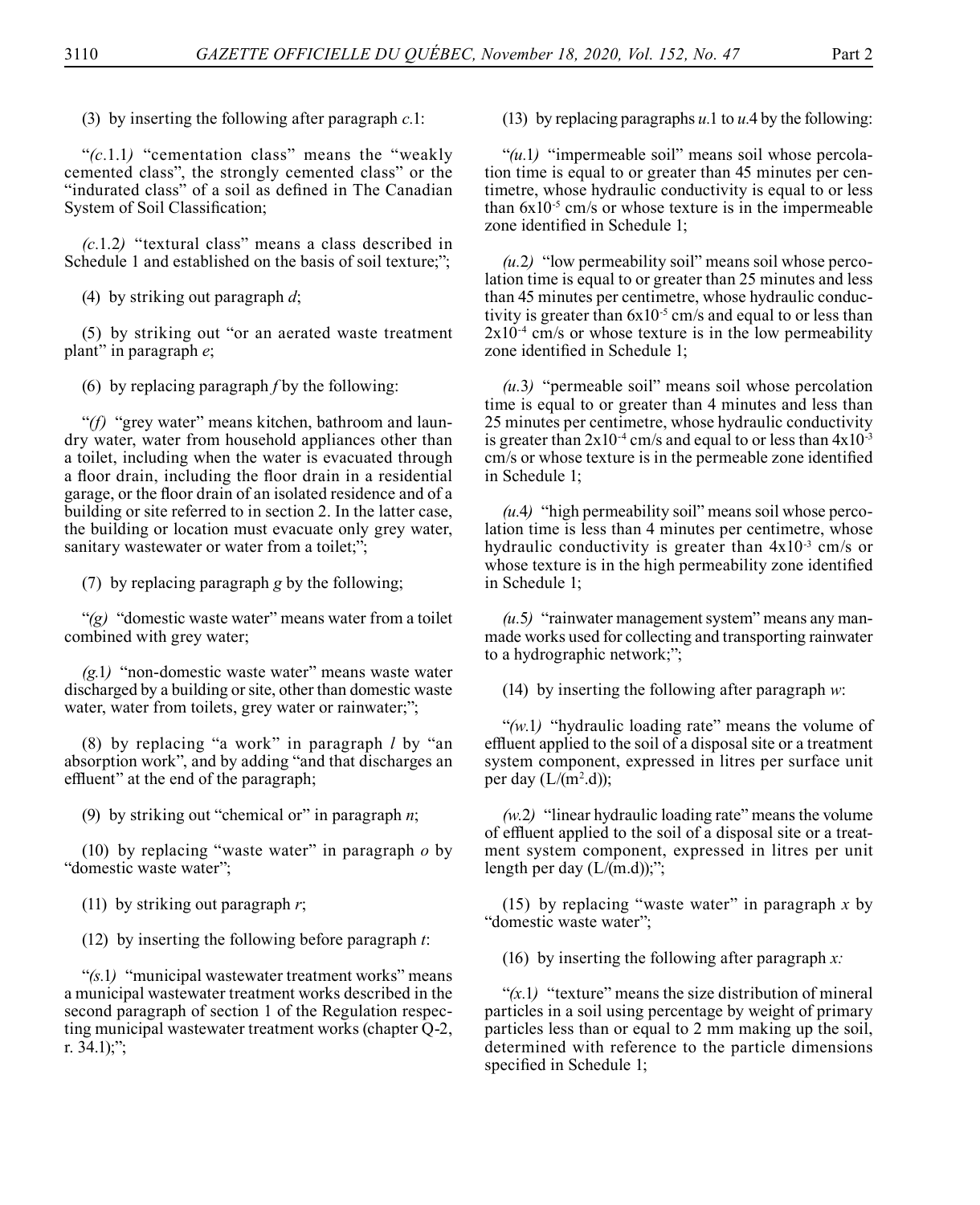$(x,2)$  "qualified third person" means a professional within the meaning of section 1 of the Professional Code (chapter C-26) whose professional order governs the practise of the professional activity to which this Regulation applies, or a person holding a valid qualification certificate in matters of operation of wastewater treatment works issued under a vocational training and qualification program established by the Minister of Employment and Social Solidarity under section 29.1 of the Act respecting workforce vocational training and qualification (chapter  $F-5$ ;;";

(17) by striking out paragraph *z*.

**2.** Section 1.1 is amended by inserting "Subject to paragraph *b* of section 39.1.1 and paragraph *a* of section 87.25.2," after "**permeability of the soil:**".

**3.** The following is inserted after section 1.1:

"**1.1.1. Determination of soil consistence and structure:** The consistence and structure of a soil must be determined using the methods in The Canadian System of Soil Classification.".

4. Section 1.2 is amended by striking out the third paragraph.

**5.** Section 1.3 is amended by replacing "waste water" in subparagraph *b* of the first paragraph by "domestic waste water".

**6.** Section 1.4 is amended

(1) by replacing the first paragraph by the following:

"**Total daily flow:** The total daily flow of domestic waste water from a building or site other than an isolated dwelling referred to in section 2 corresponds to the sum of the flows of domestic waste water produced by each service offered. The flows for each service are calculated by multiplying the unit flow of domestic waste water specified in Schedule 1.1, which varies according to the types of services offered, by the corresponding number of units, which is set based on the maximum operating or utilization capacity of the building or site concerned.";

(2) by replacing "waste water" in the third paragraph by "domestic waste water".

7. Section 2 is replaced by the following:

"**2. Scope of application:** This Regulation applies to the disposal of domestic waste water, grey water and toilet effluents from the following buildings and site if they are not connected to a sewer system authorized by

the Minister under the Act, or the watertight treatment system of the buildings or site is connected to a municipal wastewater treatment works:

*(a)* an isolated dwelling;

*(b)* a building other than the building referred to in subparagraph *a* that discharges domestic waste water, grey water or toilet effluents exclusively, and the total daily flow does not exceed 3,240 litres;

*(b.*1*)* a building that does not discharge domestic waste water, grey water or toilet effluents exclusively, whose plumbing system allows waste water to be segregated such that only domestic waste water, grey water or toilet effluents are carried to a domestic waste water discharge, collection or disposal system, and the total daily flow of the domestic waste water does not exceed 3,240 litres; and

*(c)* camping and caravanning grounds where domestic waste water, grey water or toilet effluents are discharged, and the total daily flow does not exceed 3,240 litres.

It does not, however, apply to the disposal of nondomestic waste water from a building referred to in subparagraph *b*.1 of the first paragraph. That water must be carried to a discharge, collection or disposal system compliant with the Act or the Agricultural Operations Regulation (chapter Q-2, r. 26).

It also applies to the development and use of a privy and a compost toilet, and to the management of the compost from the compost toilet if such a toilet serves a building or site referred to in the first paragraph or serves a building or site that is not supplied with water, to the extent that the building or site would discharge a total daily flow of domestic waste water that would not exceed 3,240 litres per day if it were supplied with water.

More specifically, it applies to a system for the discharge, collection or disposal of domestic waste water, grey water and toilet effluents from a building or site referred to in the first paragraph for the purpose of its installation, during its installation, as part of its operation, its abandonment and in the cases referred to in the second paragraph of section 4.

Despite the foregoing, the standards relating to the installation of a system serving a building or site referred to in the first paragraph already built or developed do not apply if the domestic waste water, grey water and toilet effluents do not constitute a nuisance, a source of contamination of well or spring water used for drinking water supply or a source of contamination of surface water, except in the cases referred to in the second paragraph of section 4.".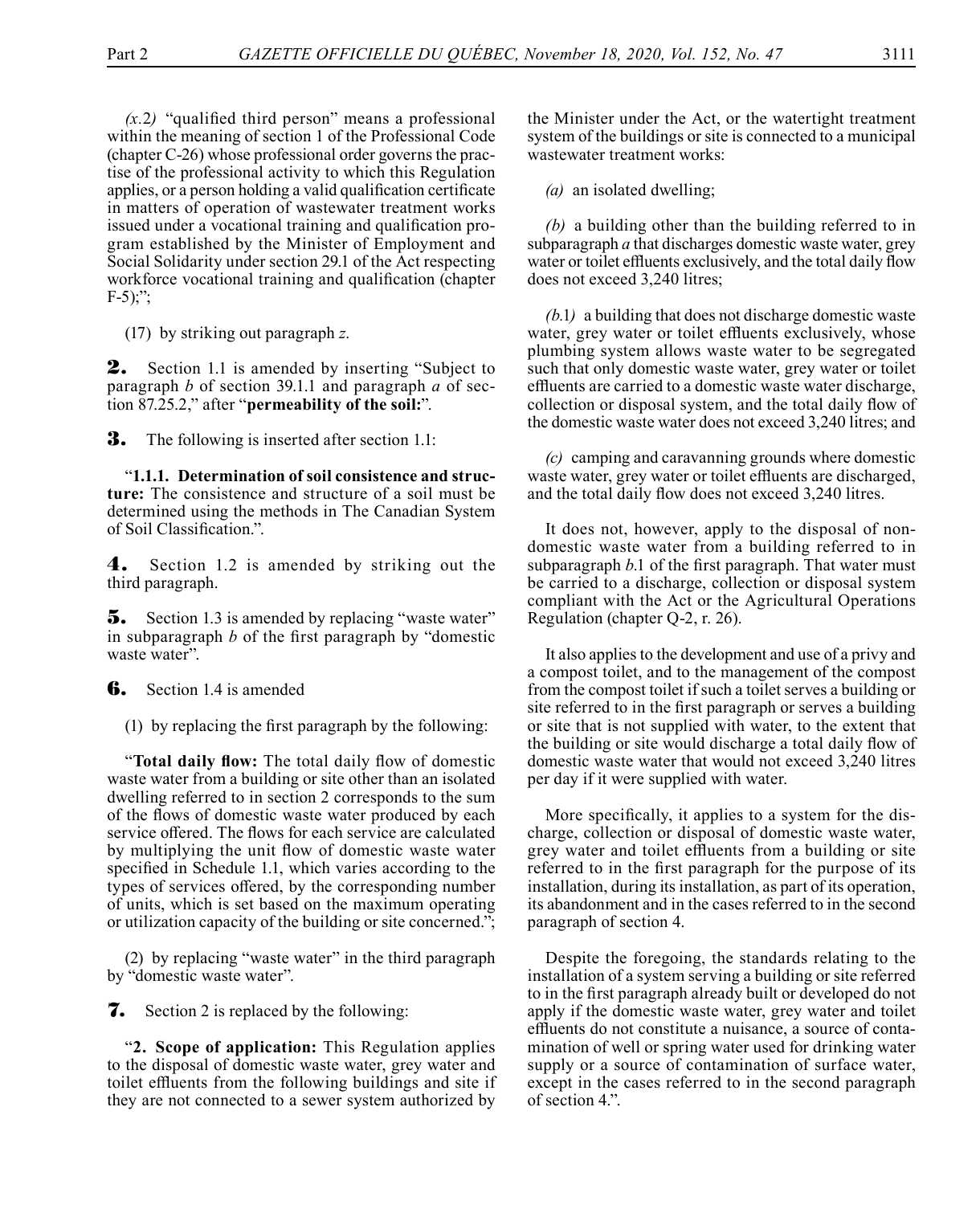8. Section 3 is amended

(1) by replacing "waste water" in the first paragraph by "domestic waste water";

(2) by replacing "waste water" in the second paragraph by "domestic waste water";

(3) by replacing the third paragraph by the following:

"No person may build a building or develop a site referred to in section 2, build an additional bedroom in an isolated dwelling already built, change the use or increase the operating or utilization capacity of a building or site already built or developed if the change or increase serves to increase the total daily flow of domestic waste water beyond the capacity of the system for the discharge, collection or disposal of domestic waste water, grey water or toilet effluents without being in compliance with this Regulation.";

(4) by inserting the following paragraph after the third paragraph:

"No person may rebuild, renovate, modify or move any part of a system without the part being in compliance with this Regulation.";

(5) by replacing "waste water" in the fourth paragraph by "domestic waste water".

## **9.** Section 3.01 is amended

(1) by replacing "waste water" in the portion before subparagraph *a* of the first paragraph by "domestic waste water";

(2) by striking out "already built" in subparagraph i of subparagraph *b* of the first paragraph;

(3) by striking out "already built" in subparagraph ii of subparagraph *b* of the first paragraph, and by inserting "of domestic waste water" after "total daily flow";

(4) by striking out "already built" in subparagraph iii of subparagraph *b* of the first paragraph, and by inserting "of domestic waste water" after "total daily flow".

10. Section 3.02 is amended by replacing "waste water" in paragraph *b* by "domestic waste water".

11. Section 3.04 is amended by replacing "is not covered by the third paragraph of section 4.1" in the second paragraph by "must be considered to be an isolated dwelling for the purposes of section 4.3".

12. Section 3.1 is amended by replacing "waste" water by" by "domestic waste water, grey water or toilet effluents".

**13.** Section 3.2 is replaced by the following:

"**3.2 Disposal system maintenance:** The owner or user of a waste water disposal system must see to its maintenance, which includes seeing that any defective system part is repaired or replaced and any part whose service life has been reached is replaced. Every replacement part must have the identical characteristics as the original part.".

14. Section 3.3 is amended

(1) by adding "so as to achieve the expected system performance" at the end of the first paragraph;

(2) by replacing "the isolated dwelling or the other building" in the second paragraph by "the building or site referred to in section 2";

(3) by striking out "pursuant to section 25.1 of the Municipal Powers Act (chapter C-47.1)" in the fourth paragraph.

**15.** Section 4 is replaced by the following:

"**4. Permit:** Every person intending to build a building referred to in section 2 or develop a site referred to in that section must, before starting the work required for that purpose, obtain a permit from the local municipality having jurisdiction in the territory in which the construction or development is to take place.

A permit is also required prior to

*(a)* the construction of an additional bedroom in an isolated dwelling or a change in its use;

*(b)* an increase in the operating or utilization capacity of a building or site other than an isolated dwelling referred to in section 2 or a change in its use;

*(c)* the construction, renovation, modification, reconstruction, moving or enlargement of a discharge, collection or disposal installation for domestic waste water, grey water or toilet effluents serving a building or site referred to in section 2;

*(d)* the construction of a privy serving a building or site referred to in section 2; and

*(e)* the installation of a compost toilet serving a building or site referred to in section 2.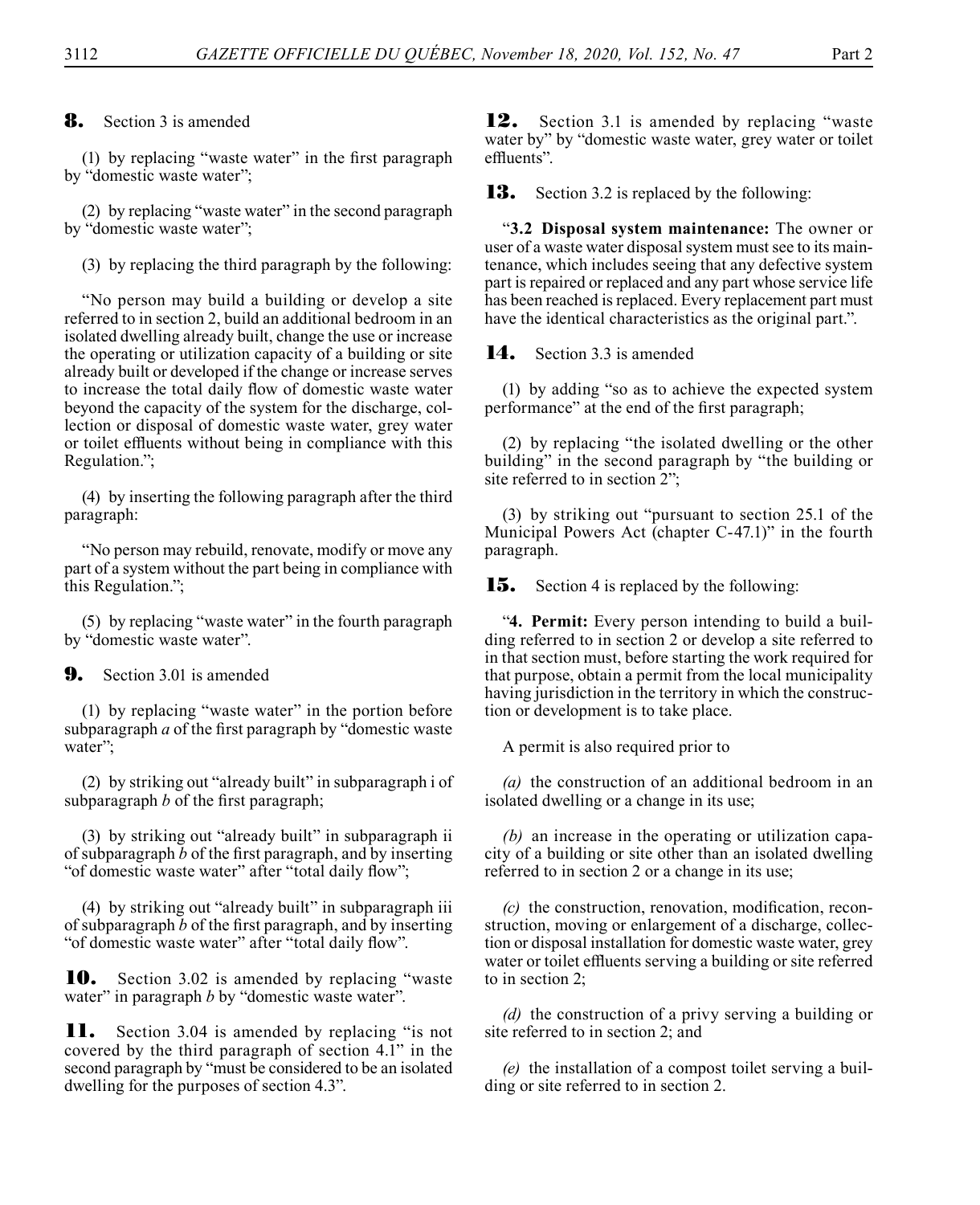Such a permit is not required for the reconstruction of a building referred to in section 2 or the redevelopment of a site referred to in that section after a fire or other disaster, to the extent set forth in the fifth paragraph of section 3.

When processing a permit application for the construction of an additional bedroom in an isolated dwelling, a change in use of a building or site or an increase in the operating or utilization capacity of another building or site referred to in section 2 that serves to increase the total daily flow of domestic waste water beyond the capacity of the system for the discharge, collection or disposal of domestic waste water, grey water or toilet effluents, the municipality is to re-evaluate the standards applicable to the system under this Regulation or, as applicable, inform the applicant that the applicant's project is subject to section 22 of the Act.

The municipality must issue a permit under this section if the project provides for the building or site referred to in section 2 to be equipped with a system for the discharge, collection or disposal of domestic waste water, grey water or toilet effluents that conforms to this Regulation.

The municipality must also issue a permit under this section if the work does not serve to increase the total daily flow of domestic waste water beyond the capacity of the system for the discharge, collection or disposal of domestic waste water, grey water or toilet effluents.

The permit must also be issued to the extent the applicant demonstrates that any parts of the system not covered by the reconstruction, renovation, modification or moving comply with the following conditions:

*(a)* they are designed to receive domestic waste water, grey water or toilet effluents from the building or site based on the number of bedrooms or the maximum operating or utilization capacity;

*(b)* they show no sign of alteration likely to compromise the system's expected performance or, in the case of tanks and watertight systems, their watertightness; and

*(c)* they do not constitute a nuisance, a source of contamination of well water or spring water used for drinking water supply or a source of contamination of surface water.

This section does not apply to a municipality that has passed a by-law providing for the issue of a municipal building or enlargement permit for a building or site referred to in section 2 or for a discharge, collection or disposal installation for domestic waste water, grey water or toilet effluents under general or special legislation

granting it regulatory authority for that purpose. In that case, the municipality must issue the municipal building or enlargement permit in accordance with section 118.3.5 of the Act.

In unorganized territories, the permits under this section are issued by the regional county municipality.".

**16.** Section 4.1 is replaced by the following:

"**4.1. Content of the permit application:** For the purposes of section 4, an application for a permit to install a system for the discharge, collection or disposal of domestic waste water, grey water or toilet effluents from a building or site referred to in section 2 must include

(1) the name and contact information of the person referred to in section 4;

(2) the cadastral designation of the lot on which the project is to be carried out or, if there is no cadastral designation, the most precise identification of the site where the project is to be carried out;

(3) the number of bedrooms in the isolated dwelling or, in other cases, the total daily flow of discharged domestic waste water;

(4) a characterization study of the site and natural land containing the following elements:

*(a)* the topography of the site;

*(b)* the grade of the disposal site;

*(c)* the level of soil permeability at the disposal site, the methodology used to determine the soil permeability and the results obtained, unless a watertight system is being replaced by another watertight system or the project provides for another discharge to the environment because the conditions at the site do not allow for the siting of a soil absorption system or a leaching field;

*(d)* the level of bedrock, underground water or any layer of permeable soil, low permeability soil or impermeable soil, as applicable, below the surface of the disposal site. For the replacement of a watertight system by another watertight system or a project providing for another discharge to the environment because the conditions at the site do not allow for the siting of a soil absorption system or a leaching field, only the level of bedrock and underground water is required; and

*(e)* an indication of any element likely to influence the siting or construction of a disposal system;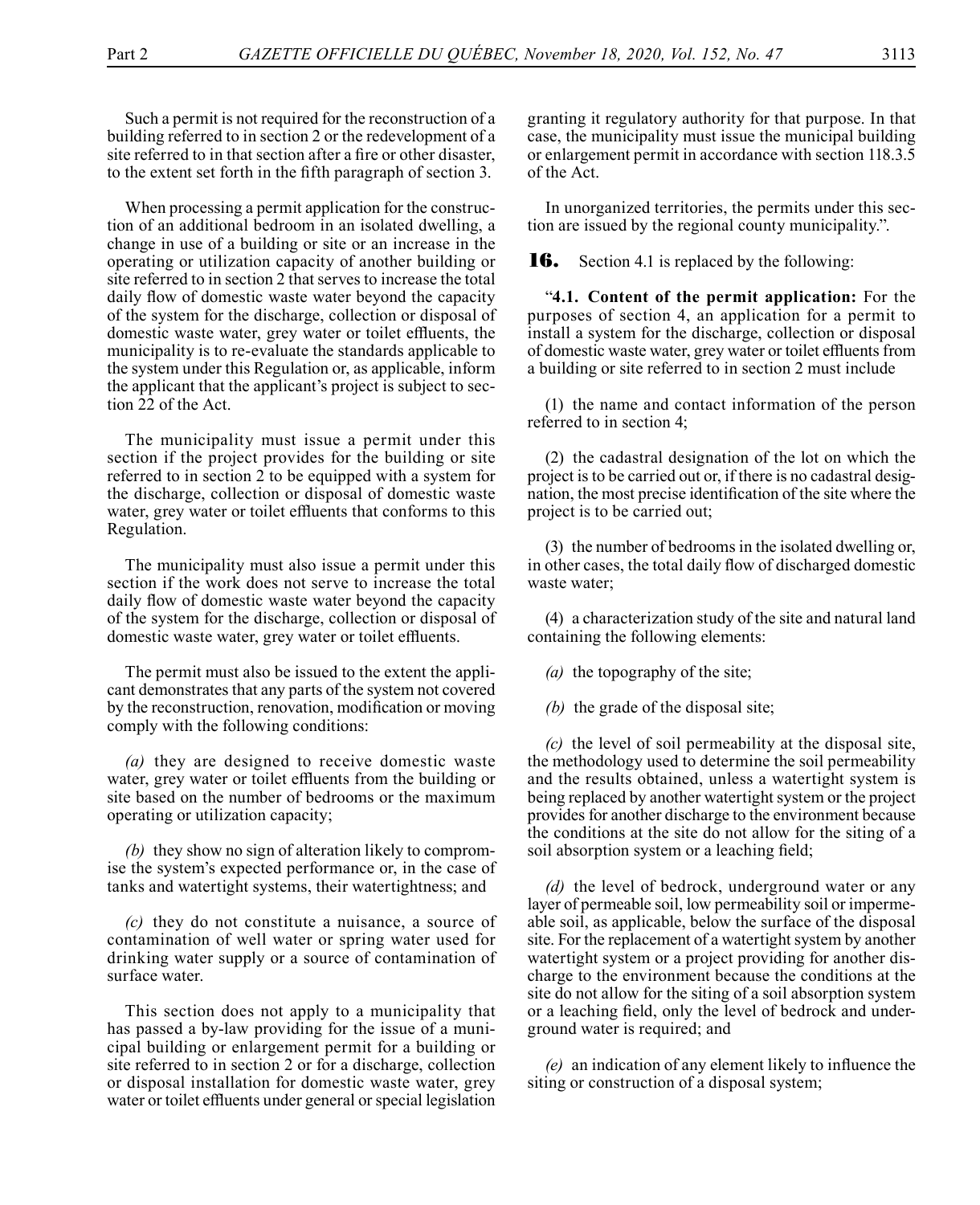(5) a site plan to scale showing

*(a)* the elements identified in the reference point column in sections 7.1 and 7.2 on the lot on which a system for the discharge, collection or disposal of domestic waste water, grey water or toilet effluents is proposed and on the contiguous lots;

*(b)* the siting proposed for the system parts;

*(c)* the installation depth of each system component; and

*(d)* the installation depth of the soil absorption system, the standard sand-filter bed, the absorption field or the leaching field in relation to the level of bedrock, underground water or any layer of impermeable soil or low permeability soil below the surface of the disposal site;

(6) a copy of the agreement referred to in the first paragraph of section 3.03 if the application pertains to a system serving a group of buildings that involve different owners; and

(7) proof of the registration of the agreement referred to in subparagraph 6 in the land register.

In the case of a project providing for another discharge to the environment, the information and plan must describe the receiving area and,

(1) in the case of discharge to a watercourse, specify the watercourse flow rate and the effluent dilution rate in the watercourse in low-water periods, the hydrographic network to which the watercourse belongs, as well as the location of the discharge site and the effluent sampling site. The flow rate and the effluent dilution rate are not required for a tertiary treatment system with disinfection or a tertiary treatment system with phosphorous removal and disinfection; and

(2) in the case of discharge to a rainwater management system, show the water pathway up to the discharge site, and the location of the effluent sampling site.

This section applies to all permit applications, pursuant to section 4, for the construction of an additional bedroom in an isolated dwelling, a change in the use of a building or site or an increase in the operating or utilization capacity of a building or site referred to in section 2 where the construction, change or increase serves to increase the total daily flow of domestic waste water beyond the capacity of the system for the discharge, collection or disposal of domestic waste water, grey water or toilet effluents.

This section also applies to all permit applications, pursuant to section 4, for the reconstruction, renovation, modification or moving of any part of a system.

Subparagraph 4 of the first paragraph does not apply to installations covered by Divisions XII, XIII and XIV or to a watertight treatment system to which this Regulation applies that is connected to a municipal wastewater treatment works.

**4.2. Content of the permit application:** A permit application made under section 4 for the construction of an additional bedroom in an isolated dwelling, a change in the use of a building or site or an increase in the operating or utilization capacity of a building or site referred to in section 2 and the construction, change or increase does not serve to increase the total daily flow of domestic waste water beyond the capacity of the system for the discharge, collection or disposal of domestic waste water, grey water or toilet effluents, must include

(1) the information required by subparagraphs 1, 2 and 3 of the first paragraph of section 4.1; and

(2) an attestation from a professional certifying that the system for the discharge, collection or disposal of domestic waste water, grey water or toilet effluents is able to treat the additional volume. For an isolated dwelling, the attestation must be provided by a professional within the meaning of section 1 of the Professional Code (chapter C-26) whose professional order governs the practise of the professional activity. For a building other than an isolated dwelling, the attestation must be provided by an engineer.

**4.3. Characterization study of the site and natural land and site plan for an isolated dwelling or a hunting or fishing camp:** If the system for the discharge, collection or disposal of domestic waste water, grey water or toilet effluents is to serve an isolated dwelling or a hunting or fishing camp, the characterization study of the site and natural land and the site plan referred to in section 4.1 must be signed by a professional within the meaning of section 1 of the Professional Code (chapter C-26) whose professional order governs the practise of the professional activity. In the permit application under section 4, the professional must state the number of bedrooms in the case of an isolated dwelling or the total daily flow of domestic waste water discharged in the case of a hunting or fishing camp.

Despite the foregoing, if the system consists of an above-ground sand-filter bed or a leaching field built in soil having a texture in the impermeable zone, the characterization study of the site and natural land must, in all cases, be signed by a member of the Ordre des ingénieurs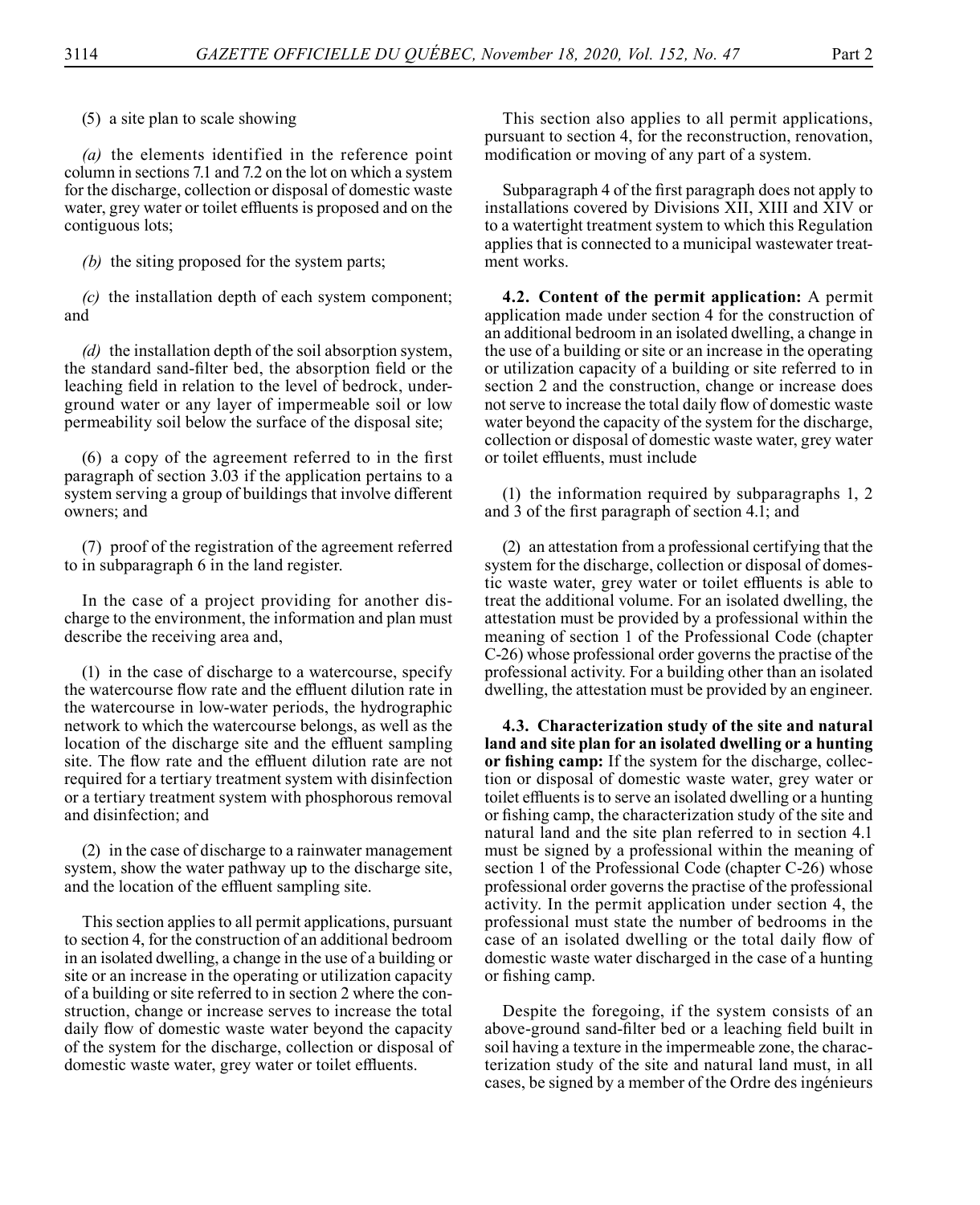du Québec or the Ordre des géologues du Québec, and the site plan must be signed by a member of the Ordre des ingénieurs du Québec. In the permit application, the latter member must state the number of bedrooms in the case of an isolated dwelling or the total daily flow of domestic waste water discharged in the case of a hunting or fishing camp.

The first paragraph does not apply to installations covered by Divisions XII, XIII and XIV or to a watertight treatment system to which this Regulation applies that is connected to a municipal wastewater treatment works.

**4.4. Characterization study of the site and natural land and site plan for a building or a site other than an isolated dwelling or a hunting or fishing camp:** If the system for the discharge, collection or disposal of domestic waste water, grey water or toilet effluents is to serve a building or a site other than an isolated dwelling or a hunting or fishing camp, the characterization study of the site and natural land must be signed by a member of the Ordre des ingénieurs du Québec or the Ordre des géologues du Québec, and the site plan must be signed by a member of the Ordre des ingénieurs du Québec. In the permit application, the latter member must state the total daily flow of domestic waste water discharged and include with the application a document certifying that the system will be compliant with this Regulation and will be capable of disposing of the domestic waste water having regard to its specific characteristics.

The first paragraph does not apply to installations to which Divisions XII, XIII and XIV apply or to a watertight treatment system to which this Regulation applies that is connected to a municipal wastewater treatment works.

**4.5. Segregated plumbing system attestation:** For a building referred to in subparagraph *b.*1 of the first paragraph of section 2, the owner must, within 30 days after the end of construction of the building, provide the municipality with a written statement signed by a professional within the meaning of section 1 of the Professional Code (chapter C-26) whose order governs the practice of that professional activity attesting that the plumbing system allows waste water to be segregated such that only domestic waste water, grey water or toilet effluent is carried to the domestic waste water discharge, collection or disposal system.

That requirement also applies to all plumbing work creating waste water segregation in an isolated dwelling or an existing building referred to in section 2 as well as to all work altering existing plumbing allowing waste water to be segregated.".

## 17. Section 6 is amended

(1) by replacing "waste water" by "domestic waste water";

(2) by inserting "recycled," after "treated,".

**18.** The heading of Division III is amended by striking out "WASTE".

**19.** Section 7 is amended

(1) by inserting "and XII" after "XI" in the portion before subparagraph 1 of the first paragraph;

(2) by replacing "waste water" in the portion before subparagraph 1 of the first paragraph by "domestic waste water";

(3) by replacing "waste water" in subparagraph 1 of the first paragraph by "domestic waste water";

(4) by replacing "or a leaching field that complies with Division XV.3 or XV.4" in subparagraph 4 of the first paragraph by ", a leaching field or an above-ground leaching field built with borrowed sand that complies with Divisions XV.3, XV.4 and XV.4.1,";

(5) by replacing "that complies with Division XV.4" in subparagraph 5 of the first paragraph by "or towards an above-ground leaching field built with borrowed sand that complies with Division XV.4 or XV.4.1, whichever applies";

(6) by replacing "in Division XV.4 do not allow for the installation of a leaching field" in the second paragraph by "in subdivision 1 of Division XV.4 or Division XV.4.1 do not allow for the installation of a leaching field or an above-ground leaching field built with borrowed sand, as the case may be";

(7) by replacing "ditch" in the second paragraph by "rainwater management system".

**20.** Section 7.1 is amended by replacing "haulage" in paragraph *c* by "maintenance".

21. The Regulation is amended by inserting the following after section 7.1:

"**7.1.1. Special watertight system siting standards:** Insofar as the characterization study of the site and natural land and the site plan referred to in subparagraphs 4 and 5 of the first paragraph of section 4.1 establish that it is not possible, as regards a building or site referred to in the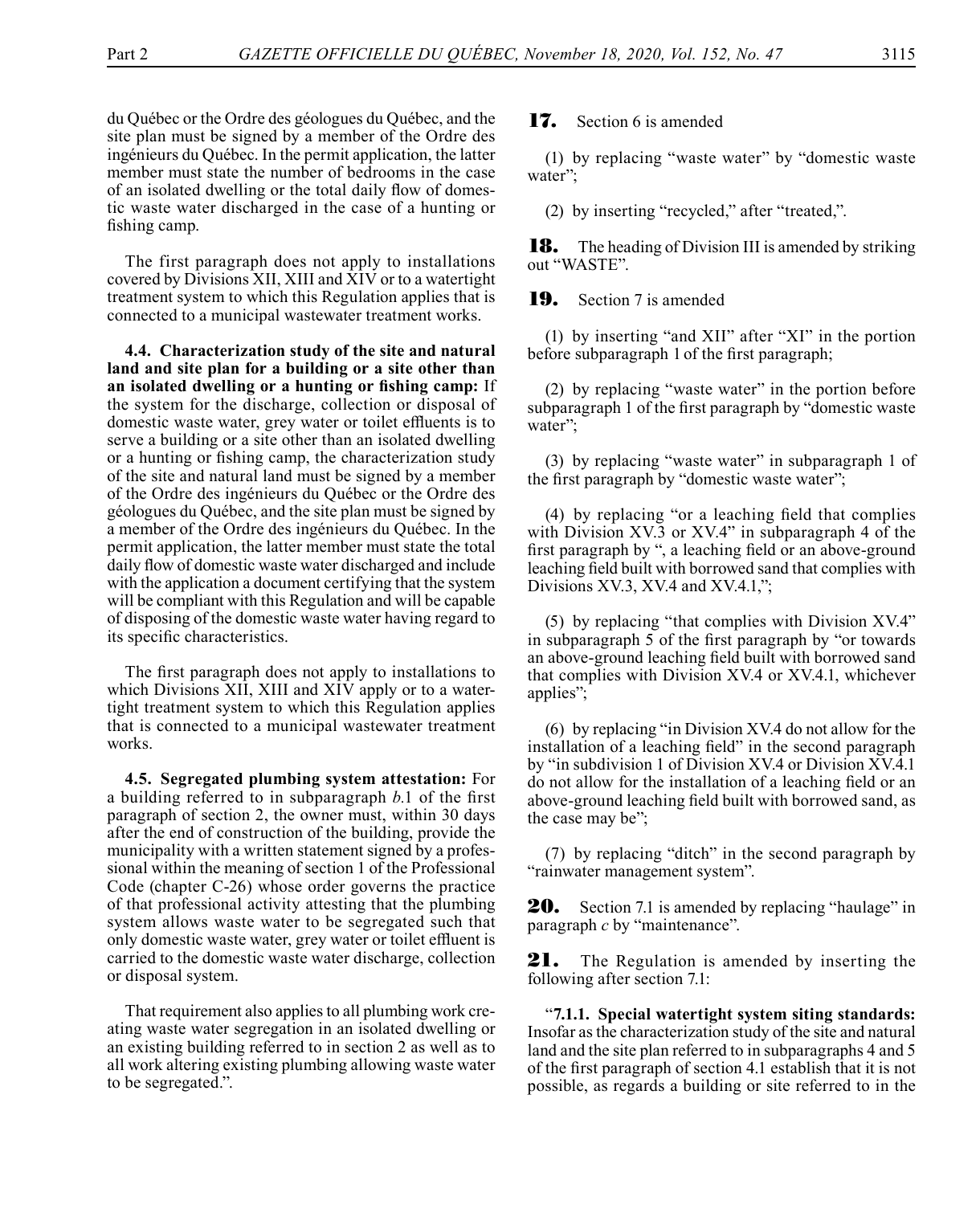first paragraph of section 2 that is already built or developed, to install a watertight treatment system off the bank or shore of a lake or watercourse, such a system or part of the system may, despite the provisions of paragraph *d* of section 7.1 dealing with the minimum distances from the bank or shore of a lake or watercourse, be installed on the bank or shore of a lake or watercourse.

The watertight treatment system may not, in any circumstances, be installed in the littoral zone or a zone where there is a risk of erosion or landslide. The encroachment of the watertight treatment system on the bank or shore must be limited to what is necessary for its installation.".

22. Section 7.2 is amended

(1) by replacing "haulage" in subparagraph *c* of the first paragraph by "maintenance";

(2) by replacing "Residence or underground drainage line" in the fifth line in the table in subparagraph *d* of the first paragraph by "Dwelling, underground drainage line or drainage trench";

(3) by replacing "a talus" in the sixth line in the table in subparagraph *d* of the first paragraph by "an embankment or ditch".

23. Section 8 is amended

(1) by replacing "waste water" in the first and third paragraphs by "domestic waste water";

(2) by striking out "chemical or" in the first paragraph.

**24.** Section 9.1 is amended by inserting the following after the first paragraph:

"For the purposes of this Regulation, a system whose effluent is carried to a municipal wastewater treatment works is also a primary treatment system if it

*(a)* is composed of a septic tank certified CSA B66-16 or a septic tank meeting the requirements of BNQ standard 3680-905, other than the requirements as to the outlet device and marking, and installed in compliance with the standards provided for in paragraphs *l*, *m*, *m*.1 and *o* of section 10; or

*(b)* is composed of a septic tank cast on site in accordance with section 10, other than the provisions of paragraph *h* of that section dealing with the outlet device.

In the cases described in subparagraphs *a* and *b*, if a pump is added, the volume of the septic tank compartment housing the pump is not to be considered in calculating the minimum total capacity of the tank and no scum or sludge may be allowed to enter the system serving the municipal wastewater treatment works.".

25. Section 11.1 is amended

(1) by replacing "waste water" in the first paragraph by "domestic waste water";

(2) by replacing the words "in section 10" wherever they appear by "in the second paragraph of section 9.1, section 10".

26. Section 11.2 is amended

(1) by inserting "so as to achieve the expected system performance" after "used and maintained";

(2) by striking out "in accordance with the manufacturer's manuals".

27. Section 12 is amended by inserting ", subject to section 7.1.1," after "for that purpose and".

**28.** Section 13 is replaced by the following:

"**13. Emptying:** A septic tank referred to in the second paragraph of section 9.1, section 10 or section 11 that is used only seasonally must be pumped out at least once every 4 years.

A septic tank referred to in the second paragraph of section 9.1, section 10 or section 11 that is used year-round must be pumped out at least once every 2 years.

Despite the foregoing, if a municipality provides a septic tank pumping service, a septic tank may be pumped out as provided in the first and second paragraphs or as indicated by the measurement of the scum or sludge layer. In the latter case, a septic tank must be pumped out when the thickness of the scum layer is equal to or greater than 12 cm or the thickness of the sludge layer is equal to or greater than 30 cm.".

**29.** Section 14 is amended by inserting "the second paragraph of section 9.1," after "referred to in".

**30.** Section 15 is amended by inserting "the second paragraph of section 9.1," after "referred to in" in the first and second paragraphs.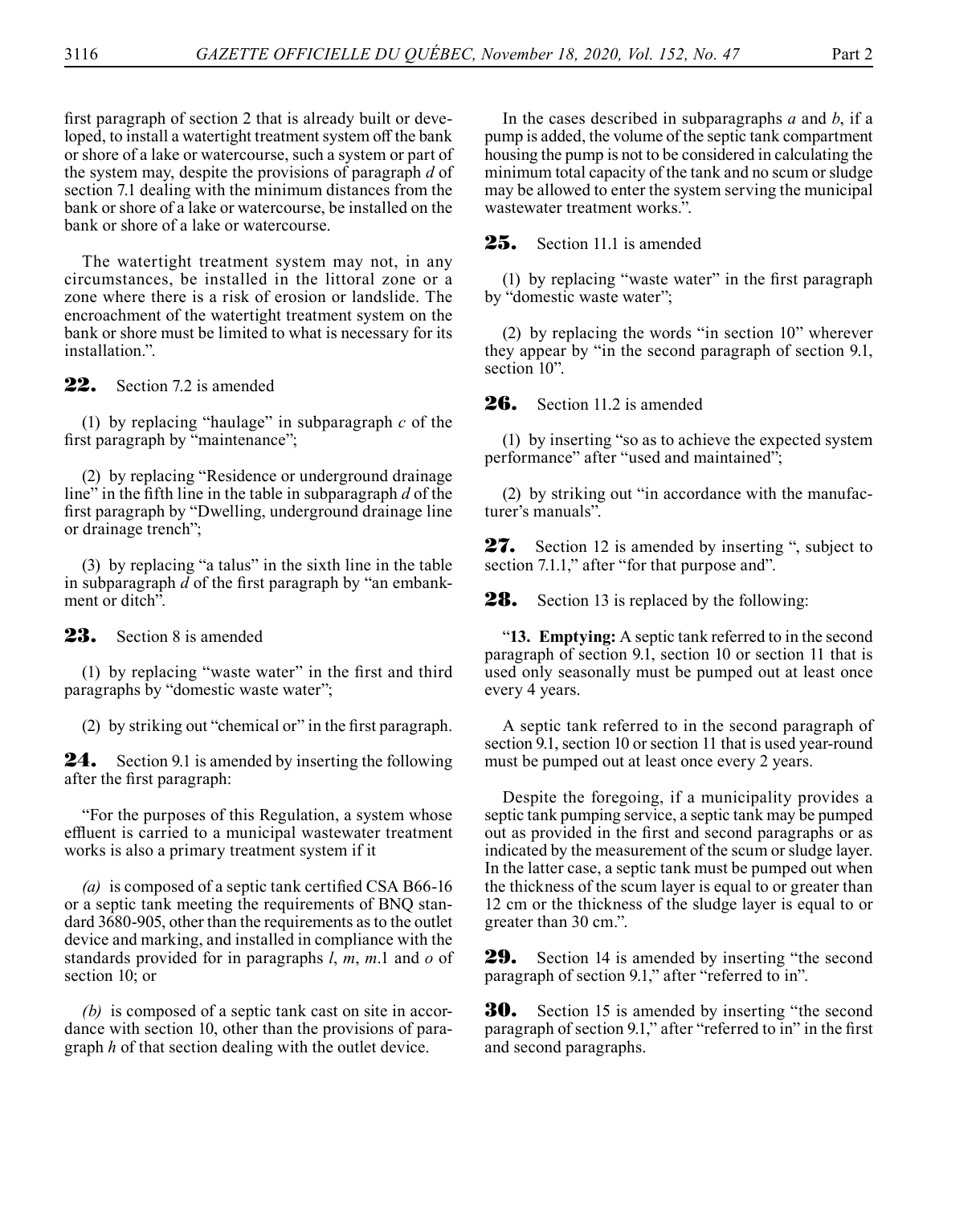**31.** Section 16 is amended by replacing "3.2" in the third paragraph by "3.38".

**32.** Section 16.1 is amended by replacing "waste water" by "domestic waste water".

**33.** Section 16.3 is replaced by the following:

"**16.3. Watertightness and siting:** The watertightness of a secondary treatment system must be such that water is able to flow only through the holes intended for that purpose and, subject to section 7.1.1, the secondary treatment system must be sited as required by section 7.1.

A secondary treatment system that is not watertight must be sited as required by section 7.2.".

**34.** Section 16.4 is amended

(1) by inserting "so as to achieve the expected system performance" after "used and maintained";

(2) by striking out "in accordance with the manufacturer's manuals".

35. Section 17 is amended by replacing "**Disposal site:**" in the portion before paragraph a by "**Installation conditions:**".

**36.** Section 25.1 is amended by striking out ". The maximum length must be provided in the manufacturer's manuals and have been certified by an engineer who is a member of the Ordre des ingénieurs du Québec" in paragraph *b*.

37. Section 26 is amended by replacing "**Disposal site:**" by "**Installation conditions:**".

**38.** Section 31.1 is amended by striking out ". The maximum length must be provided in the manufacturer's manuals and have been certified by an engineer who is a member of the Ordre des ingénieurs du Québec" in paragraph *b*.

39. Section 32 is amended by replacing "**Disposal site:**" in the portion before paragraph *a* by "**Installation conditions:**".

40. Section 36 is amended by replacing "**Disposal site:**" in the portion before paragraph a by "**Installation conditions:**", and by replacing "must" by "may".

**41.** Section 36.1 is amended by striking out "The distribution method must be provided in the manufacturer's manuals and have been certified by an engineer who is a member of the Ordre des ingénieurs du Québec." in the second paragraph.

**42.** Section 39 is amended by replacing ", trees and shrubs" in the first paragraph by "or trees".

**43.** The Regulation is amended by inserting the following after section 39.1:

*"§1.1. Provisions specific to above-ground sand-filter beds built in soil having a texture in the impermeable zone*

**39.1.1. Installation conditions in structured clay or silty clay soils:** A primary or secondary treatment system may also be connected to an above-ground sand-filter bed in the following conditions:

*(a)* a soil absorption field or a seepage bed cannot be built because it is impossible to comply with section 17 or 26;

*(b)* using the correlation method in Schedule 1, the soil at the disposal site is impermeable solely because its texture is in the impermeable zone and, based on the hydraulic conductivity test or the percolation time test, the soil at the disposal site is permeable or low permeability soil. For the determination of the level of soil permeability, the result obtained by the correlation method must, however, be excluded;

*(c)* the soil at the disposal site,

i. according to its textural class, is structured as described in the following table:

| <b>Textural class of the soil</b> | <b>Required soil structure</b>      |                       |  |
|-----------------------------------|-------------------------------------|-----------------------|--|
|                                   | <b>Type</b>                         | Grade                 |  |
| Silt, silt loam,                  | Prismatic,                          | Weak                  |  |
| clay loam or<br>silty clay loam   | blocky or<br>granular               | Moderate<br>or strong |  |
| Sandy clay, silty<br>clay or clay | Prismatic,<br>blocky or<br>granular | Moderate<br>or strong |  |

ii. in a moist state has a consistence that is loose, very friable, friable or firm and is not in a cementation class; and

iii. is not in the smectitic mineral class; and

*(d)* the disposal site complies with the conditions described in paragraphs *b* and *c* of section 36.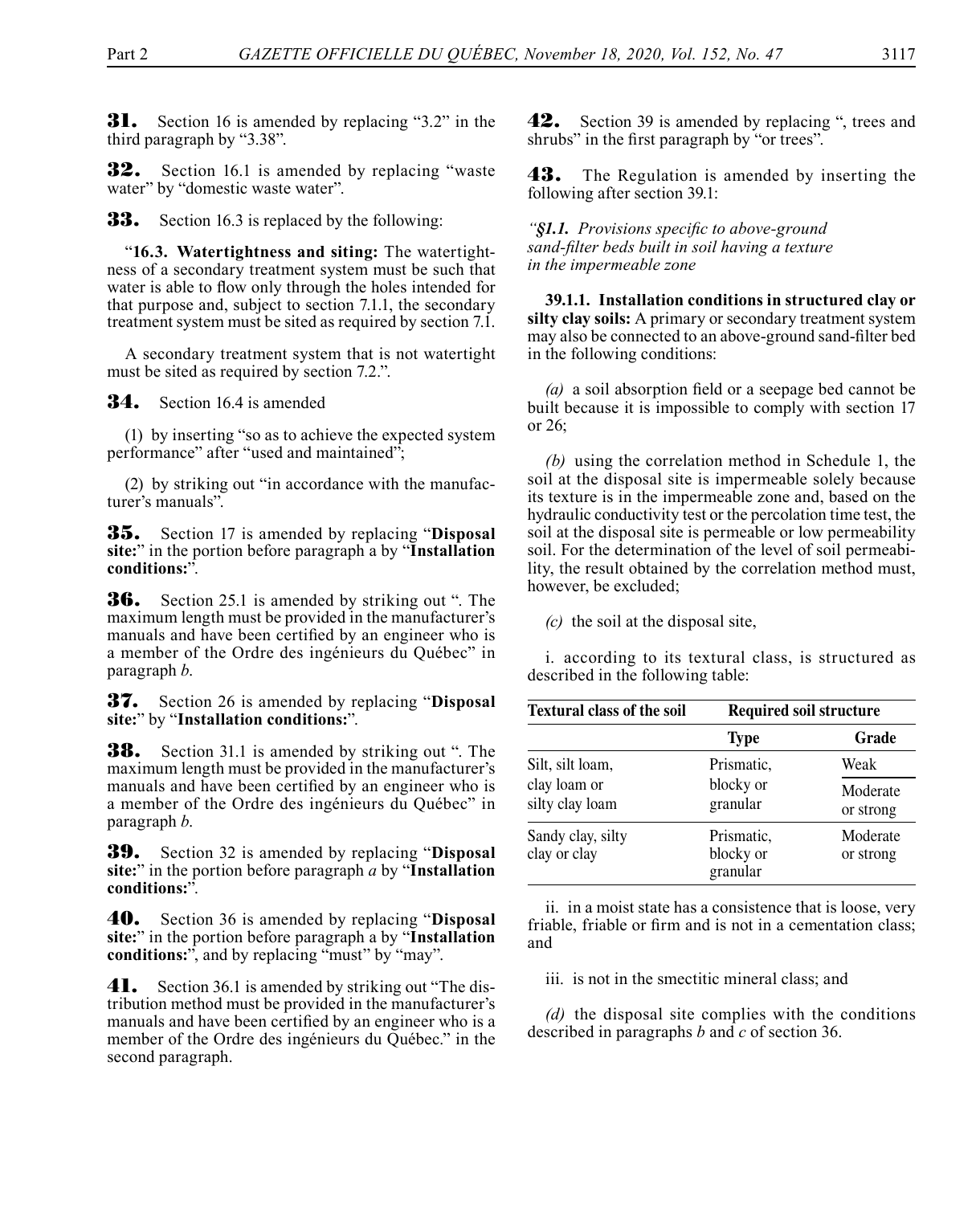**39.1.2. Construction standards:** An above-ground sand-filter bed must be built with a low pressure feed system,

*(a)* applying a maximum hydraulic loading rate to the soil at the disposal site that does not exceed the rates in the following tables, based on the hydraulic conductivity or percolation time and the soil characteristics at the disposal site:

| Soil characteristics<br>at disposal site            |                                     | Maximum hydraulic<br>loading rate<br>$L/(m^2.d)$ |                                                               |                                                             |                                                               |    |    |
|-----------------------------------------------------|-------------------------------------|--------------------------------------------------|---------------------------------------------------------------|-------------------------------------------------------------|---------------------------------------------------------------|----|----|
| <b>Textural</b><br>class                            |                                     | Structure                                        |                                                               | <b>Effluent</b><br>from a<br>primary<br>treatment<br>system | <b>Effluent</b><br>from a<br>secondary<br>treatment<br>svstem |    |    |
|                                                     | Type                                |                                                  | Grade                                                         |                                                             |                                                               |    |    |
| Silt loam                                           | Prismatic,<br>blocky or             |                                                  |                                                               |                                                             | Moderate<br>or strong                                         | 24 | 33 |
|                                                     | granular                            |                                                  | Weak                                                          | 16                                                          | 24                                                            |    |    |
| Silt, clay<br>loam or                               | Prismatic.<br>blocky or             |                                                  | Moderate<br>or strong                                         | 16                                                          | 24                                                            |    |    |
| silty clay<br>loam                                  | granular                            |                                                  | Weak                                                          | 8                                                           | 12                                                            |    |    |
| Sandy clay,<br>silty clay<br>or clay                | Prismatic,<br>blocky or<br>granular |                                                  | Moderate<br>or strong                                         | 8                                                           | 12.                                                           |    |    |
|                                                     |                                     |                                                  |                                                               |                                                             | Maximum hydraulic<br>loading rate $L/(m^2 \cdot d)$           |    |    |
| <b>Hydraulic</b><br>conductivity<br>$\text{(cm/s)}$ |                                     |                                                  | <b>Percolation</b><br>time<br>(min/cm)<br>treatment<br>svstem | <b>Effluent</b><br>from a<br>primary<br>treatment<br>system | <b>Effluent</b><br>from a<br>secondary                        |    |    |
| $4X10^{-3}$ to $4X10^{-4}$                          |                                     |                                                  | 4 to 15                                                       | 24                                                          | 33                                                            |    |    |
| $4X10^{-4}$ to $2 X10^{-4}$                         |                                     |                                                  | 15 to 25                                                      | 16                                                          | 24                                                            |    |    |
| $2X10^{-4}$ to 6 $X10^{-5}$                         |                                     |                                                  | 25 to 45                                                      | 8                                                           | 12                                                            |    |    |

*(b)* applying a maximum linear hydraulic loading rate to the soil at the disposal site that does not exceed the rate in the following table based on the soil characteristics and grade at the disposal site:

| Soil characteristics<br>at disposal site         |                                     |                       | Linear hydraulic<br>loading rate<br>L/(m.d) |                        |        |  |
|--------------------------------------------------|-------------------------------------|-----------------------|---------------------------------------------|------------------------|--------|--|
| Textural                                         | Structure                           |                       |                                             | Grade at disposal site |        |  |
| class                                            | <b>Type</b>                         | Grade                 | $< 5\%$                                     | $> 5\%$<br>$~10\%$     | $10\%$ |  |
| Silt loam<br>Prismatic,<br>blocky or<br>granular | Moderate<br>or strong               | 41                    | 50                                          | 53                     |        |  |
|                                                  |                                     | Weak                  | 37                                          | 41                     | 50     |  |
| Silt, clay<br>loam or                            | Prismatic,<br>blocky or             | Moderate<br>or strong | 42                                          | 41                     | 50     |  |
| granular<br>silty clay<br>loam                   |                                     | Weak                  | 37                                          | 40                     | 42     |  |
| Sandy clay,<br>silty clay<br>or clay             | Prismatic,<br>blocky or<br>granular | Moderate<br>or strong | 37                                          | 40                     | 42     |  |

The above-ground sand-filter bed must also comply with the construction standards set out in subparagraphs *d*  to *g*.2 of the first paragraph of section 21 and subparagraphs *a* and *b* of the second paragraph of that section, subparagraphs *a, b, c* and *f* to *i* of the first paragraph of section 37 and section 39.1, with the necessary modifications.

**39.1.3. Siting and backfill:** Sections 7.2 and 24 apply, with the necessary modifications, to an above-ground sand-filter bed, except for the siting standards specific to embankments or trees.

The distances referred to in section 7.2 are measured from the edge of the earth backfill surrounding the sand-filter bed.

**39.1.4. Characterization study and site plan:** The characterization study of the site and natural land referred to in subparagraph 4 of the first paragraph of section 4.1 to be submitted with a permit application must also contain

*(a)* a description of the soil stratigraphy at the disposal site using the methods recognized by The Canadian System of Soil Classification, except for the texture and associated textural class which must be referenced using Schedule 1. The description must, for each soil horizon, include an indication of its thickness, depth, colour, texture, associated textural class, structure, consistence, thickness of organic deposit, moisture condition of its profile and a root description; and

*(b)* the hydraulic conductivity of the soil at the disposal site or the percolation time.".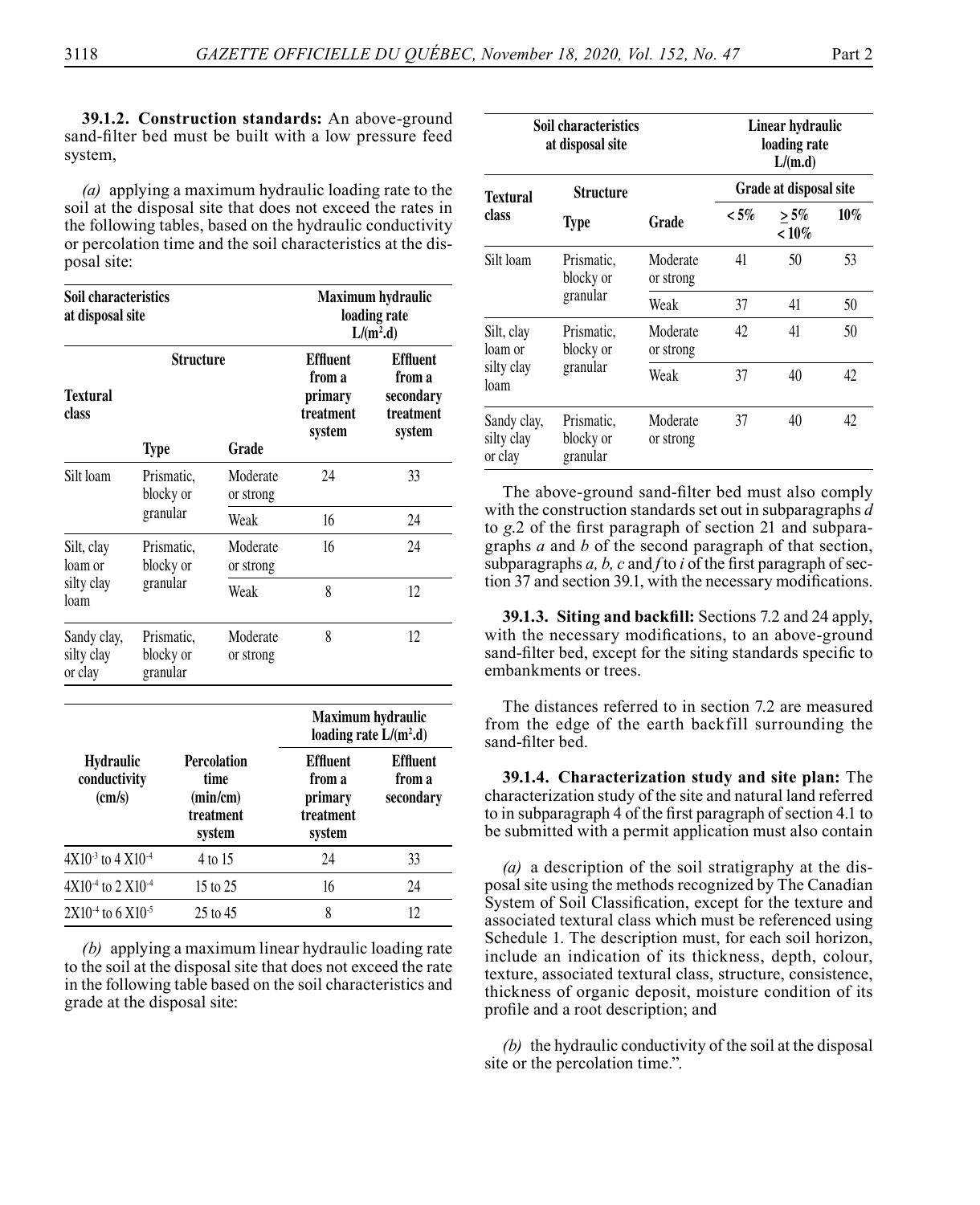44. Section 39.2 is amended

(1) in the French text by striking out "de" after "au moins" in paragraph *a*;

(2) by replacing "**(litres/linear metre)**" in the first line in the table in paragraph *c* by "**L/(m.d)**";

(3) by replacing "**(litres/square metre by day)**" in the first line in the table in paragraph *f* by "**L/(m2 .d)**".

**45.** Section 39.3 is amended by replacing ", trees and shrubs" in the first paragraph by "or trees".

46. Section 40 is amended by replacing "**Disposal site:**" by "**Installation conditions:**".

**47.** The heading of Division XI is replaced by the following: "PRIVIES COMBINED WITH REDUCED AREA SOIL ABSORPTION FIELD OR A SEEPAGE PIT".

48. Section 47 is amended by replacing "**Disposal site:**" in the portion before paragraph *a* by "**Installation conditions:**".

**49.** Section 52.2 is amended by replacing "in accordance with the manufacturer's manuals" in paragraph *d* by "so as to achieve the expected system performance".

**50.** Section 52.3 is amended by replacing the words "waste water" wherever they appear by the words "domestic waste water".

**51.** Section 54.1 is replaced by the following:

"**54.1. Other standards:** The toilets in a building, site or hunting or fishing camp served by a hauled sewage system referred to in section 53 must be low-flush toilets.».

**52.** Section 56 is amended

(1) by replacing "connected and maintained in good working order" in subparagraph *g* of the first paragraph by "maintained in operation";

(2) by replacing "in accordance with the manufacturer's manuals" in subparagraph *h* of the first paragraph by "so as to fulfill their respective functions";

(3) by replacing the words "in accordance with the manufacturer's manuals" wherever they appear in the second paragraph by the words "so as to fulfill their respective functions".

## $53.$  Section 57 is amended

(1) by replacing "minimum capacity" in the first paragraph by "minimum total capacity";

(2) by replacing "Other building used throughout the year" in the table in the second paragraph by "Other building or site used throughout the year" and "Other building used seasonally" by "Other building or site used seasonally".

**54.** Section 59 is amended

(1) by replacing "waste water" in the first paragraph by "domestic waste water";

(2) by striking out "under section 25.1 of the Municipal Powers Act (chapter C-47.1)" in the second paragraph.

**55.** Section 63 is amended by replacing ", a tree or a shrub" in the first paragraph by "or a tree".

**56.** Section 87.7 is amended by replacing "waste water" by "domestic waste water".

**57.** Section 87.9 is replaced by the following:

"**87.9. Watertightness and siting:** The watertightness of an advanced watertight secondary treatment system must be such that water is able to flow only through the holes intended for that purpose and, subject to section 7.1.1, the system must be sited as required by section 7.1.

An advanced secondary treatment system that is not watertight must be sited as required by section 7.2.".

**58.** Section 87.10 is amended by replacing "in accordance with the manufacturer's manuals" by "so as to achieve the expected system performance".

**59.** Section 87.13 is amended by replacing "waste" water" by "domestic waste water".

**60.** Section 87.14.1 is amended by striking out "pursuant to section 25.1 of the Municipal Powers Act (chapter C-47.1)" in the second paragraph.

**61.** Section 87.15 is replaced by the following:

"**87.15. Watertightness and siting:** The watertightness of a watertight tertiary treatment system must be such that water is able to flow only through the holes intended for that purpose and, subject to section 7.1.1, the system must be sited as required by section 7.1.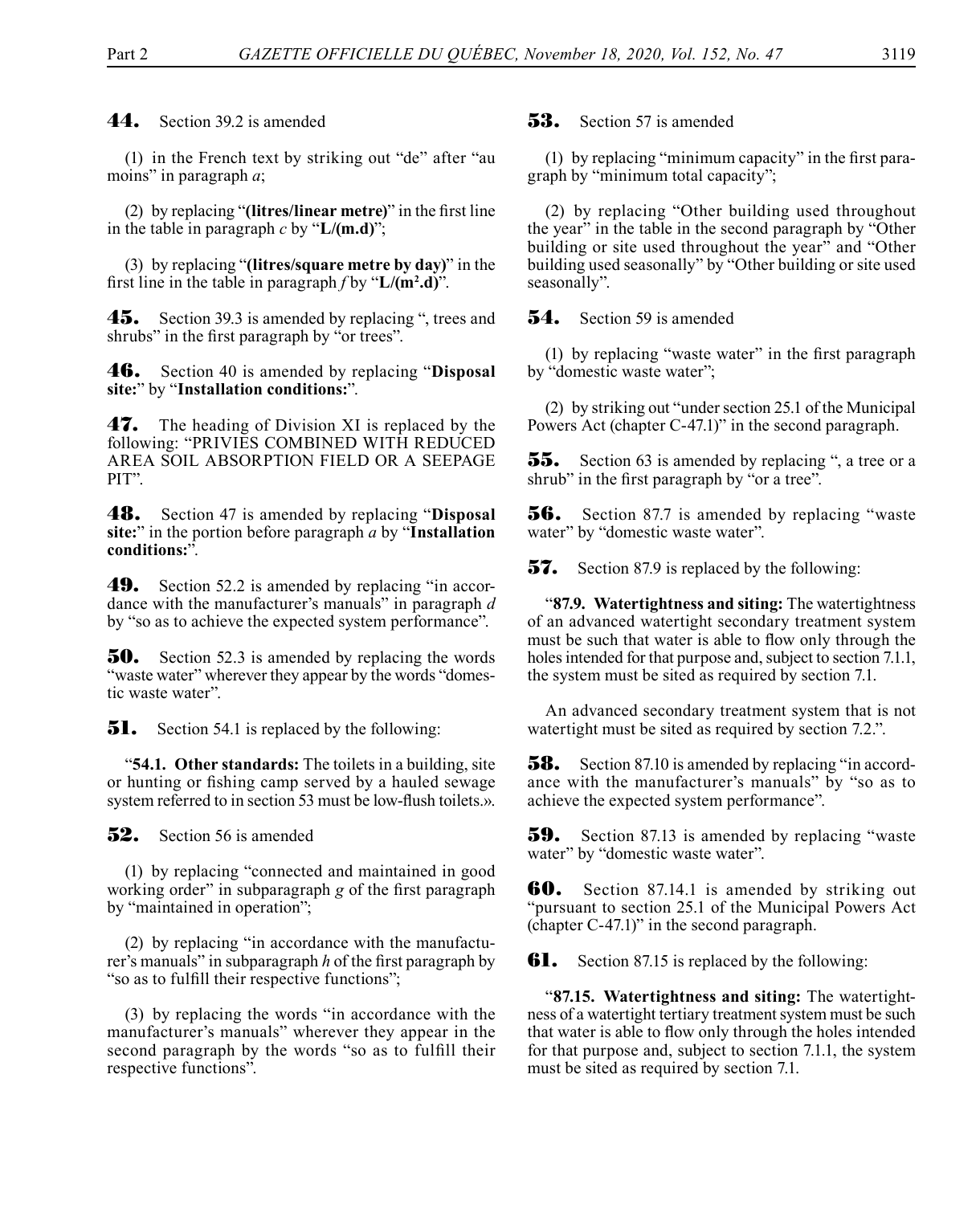A tertiary treatment system that is not watertight must be sited as required by section 7.2.".

**62.** Section 87.16 is amended

(1) by replacing "in accordance with the manufacturer's manuals" in the first paragraph by "so as to achieve the expected system performance";

(2) by replacing the second paragraph by the following:

"The ultraviolet disinfection system must be kept in operation at all times except when being maintained.".

**63.** The following heading is inserted before section 87.19:

*"§1. General".*

**64.** Section 87.19 is amended by replacing "installed" in the portion before paragraph *a* by "built".

65. Section 87.22 is amended

(1) by inserting "and subparagraph i of subparagraph *i*" after "*h.*1" in subparagraph *a* of the first paragraph;

(2) by inserting "and subparagraph i of subparagraph *i*" after "*g.*4" in subparagraph *b* of the first paragraph.

**66.** Section 87.24 is amended

(1) by inserting "and subparagraph i of subparagraph *b*" after "subparagraphs *a* and *c*" in subparagraph *a* of the first paragraph;

(2) by inserting "and subparagraph i of subparagraph *b*" after "subparagraphs *a* and *c*" in subparagraph *b* of the first paragraph;

(3) by replacing the second paragraph by the following:

"The first paragraph does not apply if the seepage bed is located immediately under a standard sand-filter bed, an advanced secondary treatment system or a tertiary treatment system that uniformly distributes the effluent over the leaching field. If the seepage bed exceeds the base of the system, a minimum 15 cm layer of gravel or crushed stone complying with subparagraph *f* of the first paragraph of section 21 must be spread over the entire seepage surface. The seepage bed must not exceed the base of the systems by more than 2.6 m.".

**67.** The following is inserted after section 87.25.1:

*"§2. Provisions applicable to leaching fields built in soil having a texture in the impermeable zone*

**87.25.2. Installation conditions in structured clay or silty clay soil:** A leaching field may be installed in the following conditions:

*(a)* the soil at the disposal site is impermeable solely because its texture is in the impermeable zone identified in Schedule 1 and, based on the hydraulic conductivity test or the percolation time test, the soil at the disposal site is permeable or low permeability soil. For the determination of the level of soil permeability, the result obtained by the correlation method must, however, be excluded;

*(b)* the level of bedrock, underground water or any layer of impermeable soil is situated at least 30 cm under the surface of the disposal site;

*(c)* the grade of the disposal site meets the requirements of paragraph *a* of section 87.19;

*(d)* the leaching field meets the requirements of paragraph *b* section 87.19; and

*(e)* the soil at the disposal site meets the requirements of paragraph *c* of section 39.1.1.

**87.25.3. Grade of the disposal site:** A leaching field built at a disposal site whose grade is less than 10% must consist of absorption trenches or a seepage bed.

If the leaching field is built at a disposal site whose grade is between 10% and 30%, it must consist of absorption trenches.

**87.25.4. Construction standards:** A leaching field installed in the conditions described in section 87.25.2 must be built with a low pressure feed system,

*(a)* applying a maximum hydraulic loading rate to the soil at the disposal site that does not exceed the rates in the following table based on the hydraulic conductivity or percolation time and the soil characteristics at the disposal site:

| <b>Hydraulic</b><br>conductivity<br>$\text{(cm/s)}$ | <b>Percolation</b><br>time<br>(min/cm) | Maximum hydraulic<br>loading rate<br>$L/(m^2.d)$ |
|-----------------------------------------------------|----------------------------------------|--------------------------------------------------|
| $4X10^{-3}$ to $4X10^{-4}$                          | 4 to 15                                | 33                                               |
| $4X10^{-4}$ to $2 X10^{-4}$                         | 15 to 25                               | 24                                               |
| $2X10^{-4}$ to 6 $X10^{-5}$                         | 25 to 45                               | 12                                               |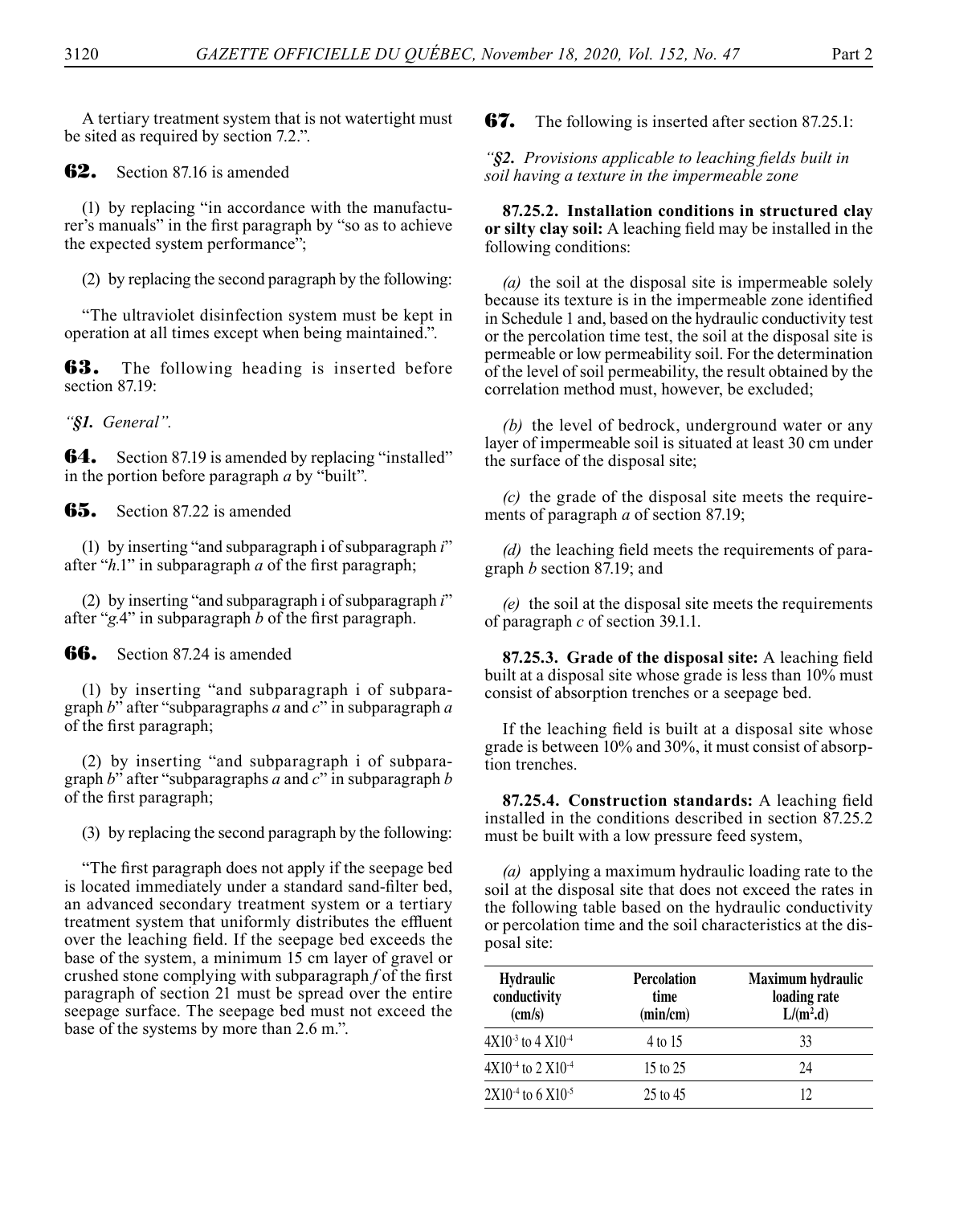| Soil characteristics<br>at disposal site      |                         |                       | Maximum hydraulic<br>loading rate |  |
|-----------------------------------------------|-------------------------|-----------------------|-----------------------------------|--|
| <b>Textural class</b><br><b>Structure</b>     |                         | $L/(m^2.d)$           |                                   |  |
|                                               | Grade<br><b>Type</b>    |                       |                                   |  |
| Silt loam                                     | Prismatic.<br>blocky or | Moderate<br>or strong | 33                                |  |
|                                               | granular                | Weak                  | 24                                |  |
| Silt, clay loam<br>or silty                   | Prismatic.<br>blocky or | Moderate<br>or strong | 24                                |  |
| clay loam                                     | granular                | Weak                  | 12                                |  |
| Sandy clay,<br>silty clay<br>or clay granular | Prismatic.<br>blocky or | Moderate<br>or strong | 12                                |  |

*(b)* applying a maximum linear hydraulic loading rate to the soil at the disposal site that does not exceed the rate in the following table based on the soil characteristics and grade at the disposal site as well as the thickness of the soil at the disposal site above the level of bedrock, underground water or any layer of impermeable soil available under the leaching field's seepage surface:

| <b>Soil characteristics</b><br>at disposal site |                                              |                       |           | Linear hydraulic<br>loading rate<br>L/(m.d)  |           |                                              |    |                      |
|-------------------------------------------------|----------------------------------------------|-----------------------|-----------|----------------------------------------------|-----------|----------------------------------------------|----|----------------------|
| Textural                                        | <b>Structure</b>                             |                       |           |                                              |           | Grade at disposal site                       |    |                      |
| class                                           | <b>Type</b>                                  | Grade                 |           | $< 5\%$                                      |           | $\geq 5\%$<br>$< 10\%$                       |    | $> 10\%$<br>$<$ 30 % |
|                                                 | <b>Thickness</b><br>of disposal<br>site (cm) |                       |           | <b>Thickness</b><br>of disposal<br>site (cm) |           | <b>Thickness</b><br>of disposal<br>site (cm) |    |                      |
|                                                 |                                              |                       | $30 - 60$ | 60-120                                       | $30 - 60$ | 60-120                                       |    | 30-60 60-120         |
| Silt loam                                       | Prismatic,<br>blocky or                      | Moderate<br>or strong | 37        | 41                                           | 43        | 50                                           | 47 | 53                   |
|                                                 | granular                                     | Weak                  | 34        | 37                                           | 37        | 41                                           | 43 | 50                   |
| Silt, clay loam<br>or silty                     | Prismatic,<br>blocky or                      | Moderate<br>or strong | 36        | 42                                           | 37        | 41                                           | 43 | 50                   |
| clay loam<br>granular                           | Weak                                         | 31                    | 37        | 34                                           | 40        | 36                                           | 42 |                      |
| Sandy clay,<br>silty clay<br>or clay            | Prismatic,<br>blocky or<br>granular          | Moderate<br>or strong | 31        | 37                                           | 34        | 40                                           | 36 | 42                   |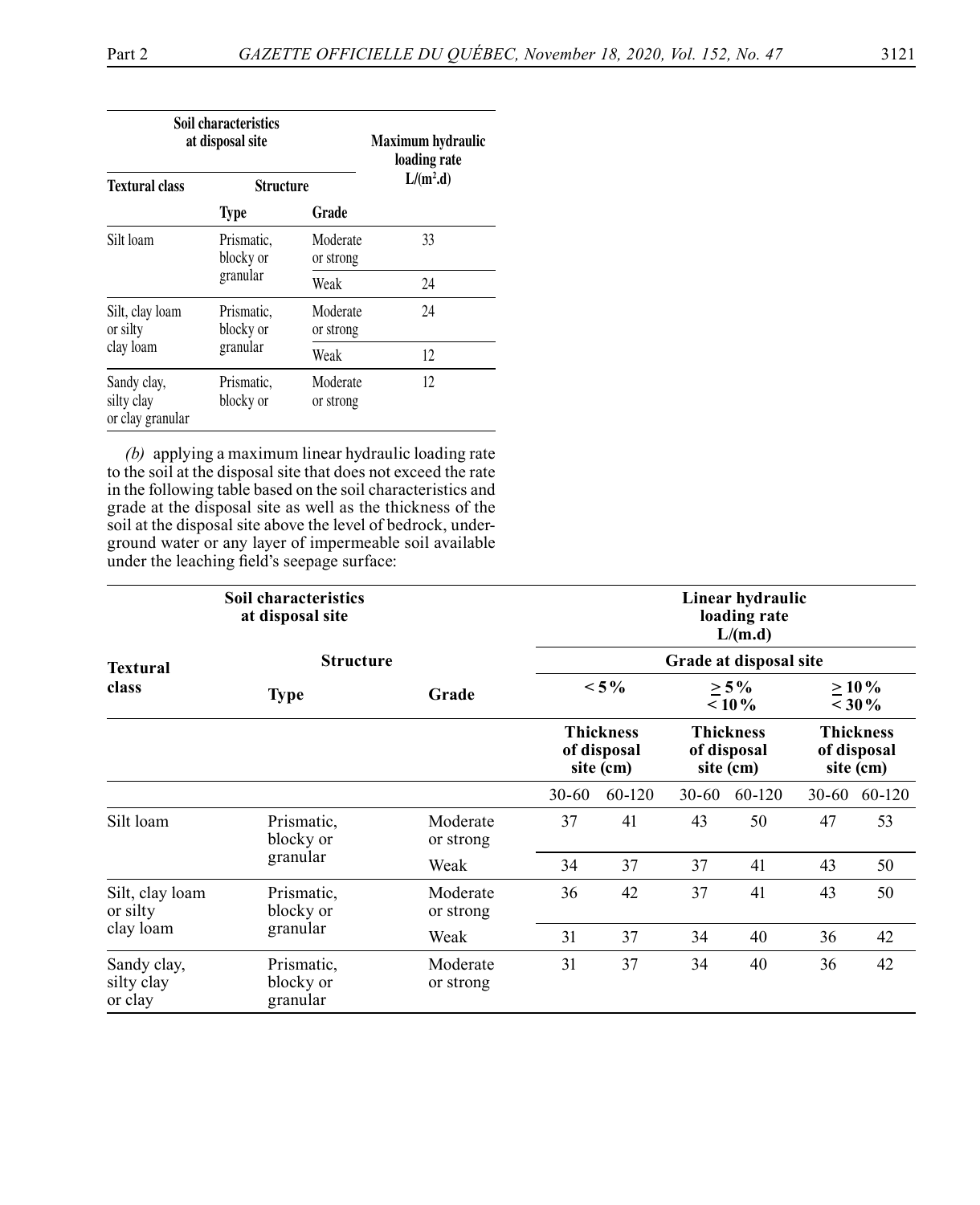If the leaching field consists of trenches, it must meet the standards in subparagraphs *b*, *c*, *d*, *e*, *f*, *g*, *g*.1 and *g*.2 and subparagraph i of subparagraph *i* of the first paragraph of section 21 and in subparagraphs *a* and *b* of the second paragraph of that section, those in sections 23 to 25 and those in the third paragraph of section 87.22, with the necessary modifications.

If the leaching field consists of a seepage bed, it must meet the standards in subparagraphs *d*, *e*, *f*, *g*, *g*.1 and *g*.2 of the first paragraph of section 21 and in subparagraphs *a* and *b* of the second paragraph of that section, those in sections 24 and 25, those in subparagraphs *a* and *c* and in subparagraph i of subparagraph *b* of the first paragraph of section 27 and those in the fourth paragraph of section 87.24, with the necessary modifications.

**87.25.5. Characterization study and site plan:**  Section 39.1.4 applies to a leaching field installed in the conditions described in section 87.25.2.

#### **DIVISION XV.4.1**

### ABOVE-GROUND LEACHING FIELD BUILT WITH BORROWED SAND

**87.25.6. Installation conditions:** An above-ground leaching field built with borrowed sand may be installed in the following conditions:

*(a)* the grade of the disposal site is less than 10%;

*(b)* the leaching field meets the siting standards in section 7.2; and

*(c)* the disposal site is composed of high permeability soil and the level of bedrock, underground water or any layer of impermeable soil, low permeability or permeable soil is less than 60 cm but more than 30 cm.

**87.25.7. Construction standards:** An above-ground leaching field built with borrowed sand must be built with a low pressure feed system.

It must meet the construction standards in subparagraphs *d*, *e*, *f*, *g*, *g.1* and *g.2* of the first paragraph of section 21 and in subparagraphs *a* and *b* of the second paragraph of that section, those in section 24, those in subparagraphs *a*, *b*, *c* and *f* to *h* of the first paragraph of section 37 and those in section 39.1, as well as the following standards:

*(a)* the bottom of the gravel or crushed stone layer must be at least 60 cm above bedrock, impermeable or low permeability soil and underground water;

*(b)* the maximum width of the sand-filter bed or section of it must be not more than 3.1 metres;

*(c)* the area of the sand-filter bed must meet the standards in the following table for an isolated dwelling:

| Number of<br>bedrooms | Minimum area of<br>sand-filter bed<br>in square metres |
|-----------------------|--------------------------------------------------------|
|                       | 12                                                     |
|                       | 18                                                     |
|                       | 26                                                     |
|                       | 35                                                     |
|                       | 44                                                     |
|                       | 52                                                     |

*(d)* in other cases, the area of the sand-filter bed must meet the standards in the following table:

| Daily total flow total<br>(in litres) | Minimum area of<br>sand-filter bed<br>in square metres |
|---------------------------------------|--------------------------------------------------------|
| 0 to $540$                            | 12                                                     |
| 541 to 1080                           | 18                                                     |
| 1081 to 1620                          | 26                                                     |
| 1621 to 2160                          | 35                                                     |
| 2161 to 2700                          | 44                                                     |
| 2701 to 3240                          | 52                                                     |
|                                       |                                                        |

**68.** Section 87.26.1 is amended by replacing "an attestation by a professional within the meaning of the Professional Code (chapter C-26) indicates" by "a professional within the meaning of section 1 of the Professional Code (chapter C-26) whose professional order governs the practise of a professional activity to which this section applies certifies".

**69.** Section 87.27 is amended by replacing "towards" a leaching field that complies with Division XV.4" in the portion before subparagraph 1 of the first paragraph by "towards a leaching field that complies with subdivision 1 of Division XV.4 or towards an above-ground leaching field built with borrowed sand that complies with Division XV.4.1".

".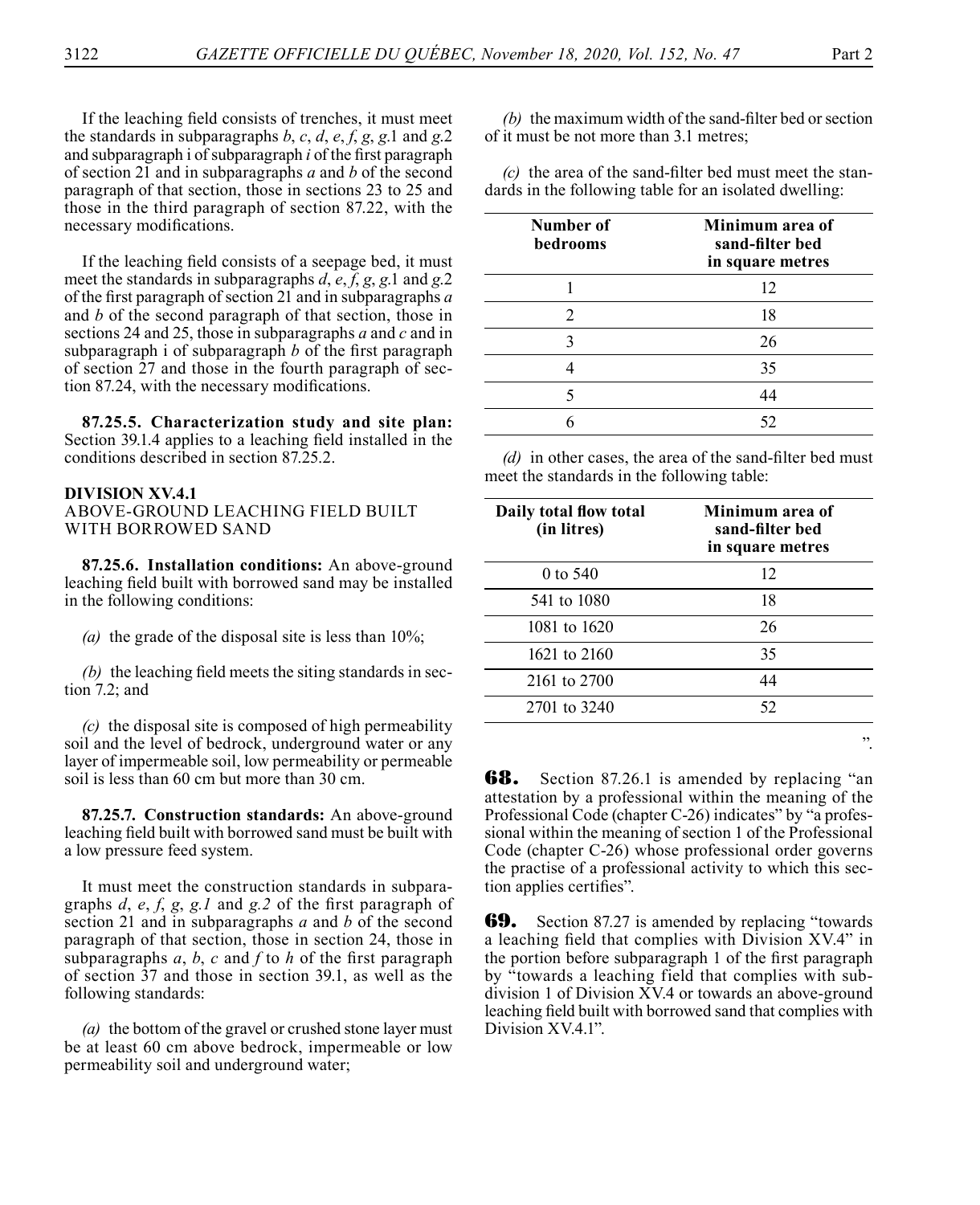70. Section 87.28 is amended by replacing "towards a leaching field that complies with Division XV.4" in the first paragraph by "towards a leaching field that complies with subdivision 1 of Division XV.4 or towards an aboveground leaching field built with borrowed sand that complies with Division XV.4.1".

**71.** Section 87.29 is amended

(1) by replacing "towards a leaching field that complies with Division XV.4" in the portion before paragraph 1 by "towards a leaching field that complies with subdivision 1 of Division XV.4 or towards an above-ground leaching field built with borrowed sand that complies with Division XV.4.1";

(2) by replacing the word "ditch" wherever it appears by the words "rainwater management system".

72. Section 87.30 is amended

(1) by replacing "towards a leaching field that complies with Division XV.4" in the portion before paragraph 1 by "towards a leaching field that complies with subdivision 1 of Division XV.4 or towards an above-ground leaching field built with borrowed sand that complies with Division XV.4.1";

(2) by replacing "ditch" in paragraph 2 by "rainwater management system".

**73.** Section 88 is amended by replacing "municipality" referred to in the first and third paragraphs of section 4" in the first paragraph by "local municipality or regional county municipality referred to in section 4".

**74.** Section 89 is amended in the first paragraph

(1) by replacing "5, 7.1" by "4.5, 5, 7.1, 7.1.1";

(2) by inserting "or 39.1," after "any of paragraphs *a, b* and *c* of section 39.1.1, the first paragraph of section 39.1.2,";

(3) by replacing "70, 73, 74, 87.11, 87.17 or 87.19, the first paragraph of section 87.22, section 87.23, the second paragraph of section 87.24, section 87.25, 87.25.1 or 87.26, the second paragraph of section 87.30.1 or section 87.32" by "70, 73, 74, 87.11, 87.17 or 87.19, the first paragraph of section 87.22, section 87.23, the

second paragraph of section 87.24, section 87.25 or 87.25.1, paragraph *a* or *b* of section 87.25.2, section 87.25.3, the first paragraph of section 87.25.4, paragraph *a* or *c* of section 87.25.6, the first paragraph of section 87.25.7 or any of subparagraphs *b* to *d* of the second paragraph of that section, section 87.26, the second paragraph of section 87.30.1 or section 87.32".

**75.** Section 89.2 is amended by replacing ", second or third" by "or second".

**76.** Section 89.3 is amended by inserting "or subparagraph *a* of the second paragraph of section 87.25.7" after "section 87.24" in the first paragraph.

**77.** Section 90 is revoked.

**78.** Section 90.1 is amended

(1) by replacing the second paragraph by the following:

"In addition to the modes of treatment and discharge to the environment referred to in Divisions III to XV.5, domestic waste water, grey water and toilet effluents from a building or site referred to in section 2 may also be carried to an installation for the disposal of waste water that is part of the waste water depollution plan of the municipality or sector of the municipality.";

(2) by replacing "catchment" in subparagraph 3 of the third paragraph by "withdrawal";

(3) by adding "and section 4.3 or 4.4" at the end of subparagraph 4 of the third paragraph;

(4) by inserting "of the municipality" after "sectors" in subparagraph 5 of the third paragraph;

(5) by replacing "waste water" in subparagraph 6 of the third paragraph by "domestic waste water", and by striking out "dwelling,";

(6) by striking out "dwelling" in subparagraph 7 of the third paragraph, and by replacing "waste water" by "domestic waste water, grey water or toilet effluents";

(7) by replacing "is prepared and signed by an engineer who is" in the fourth paragraph by "must be signed by".

**79.** Section 95 is amended by replacing "waste water" in the first paragraph by "domestic waste water".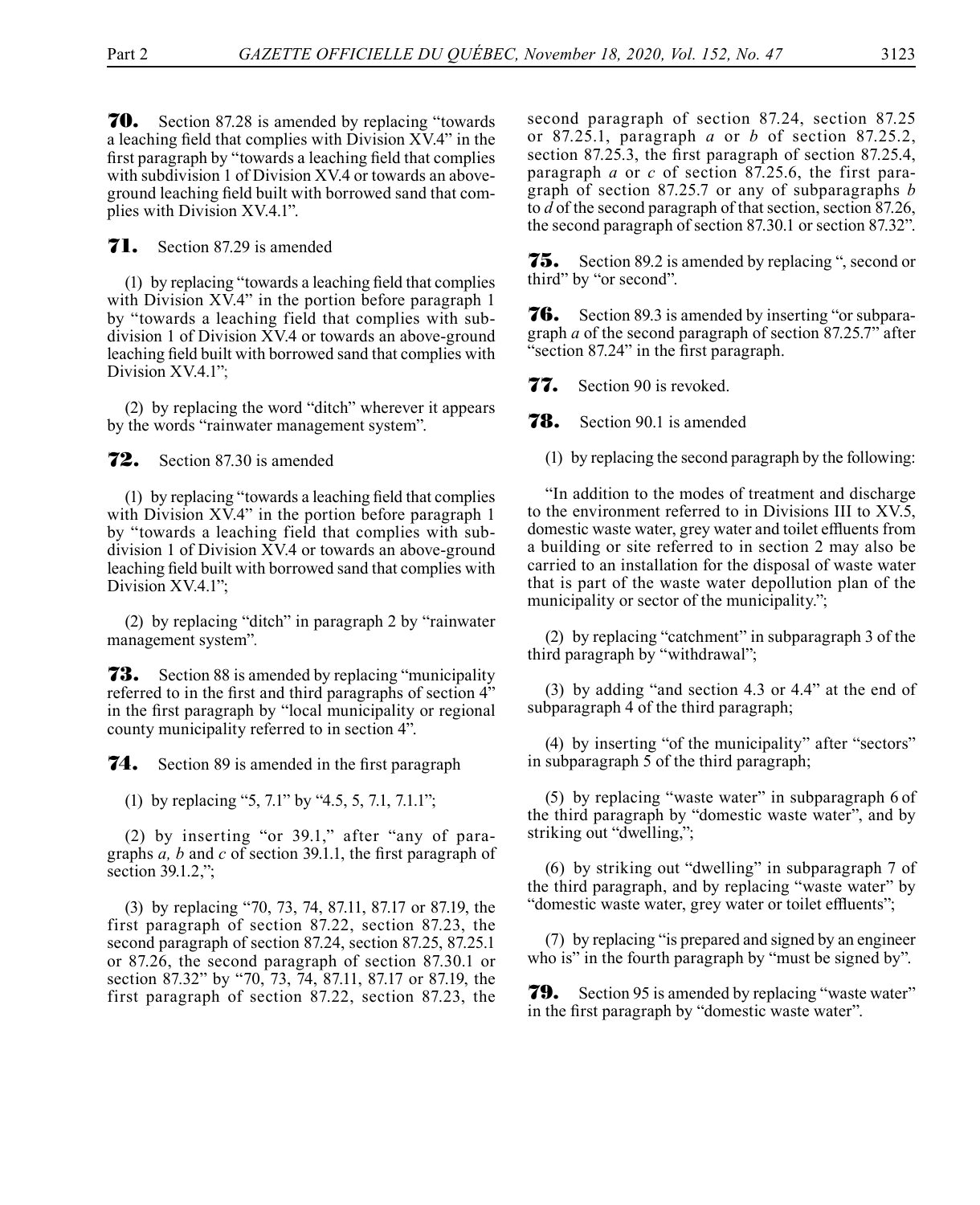# "**SCHEDULE 1**

*(s.1, pars. u.1, u.2, u.3, u.4)*

# RELATIONSHIP OF SOIL TYPE TO PERMEABILITY



**Sand Loamy sand Sandy loam Loam Silt loam Silt Clay loam Sandy clay loam Silty clay loam Sandy clay Silty clay Clay** 

- **A :High permeability zone**
- **B :Permeable zone**
- **C :Low permeability zone** 
	- **D :Impermeable zone**

## **TEXTURAL CLASS PERMEABILITY ZONE PARTICLE DIMENSION**

- **SAND : A soil separate consisting of particles between 0.05 mm et 2 mm in diameter**
- **SILT : A soil separate consisting of particles between 0.05 mm et 0.002 mm in diameter**
- **CLAY : A soil separate consisting of particles smaller than 0.002 mm**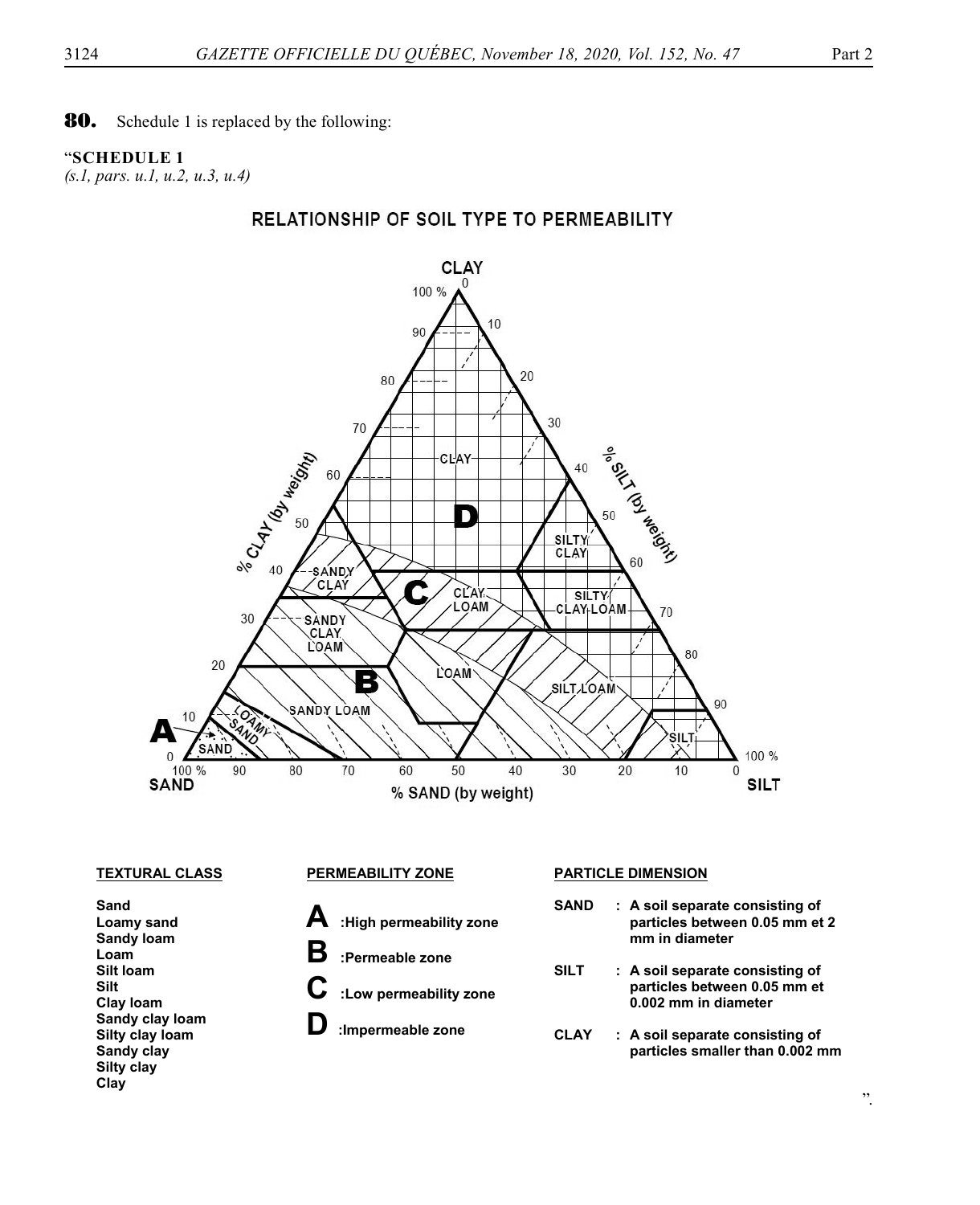81. Schedule 1.1 is replaced by the following:

## "**SCHEDULE 1.1** *(s. 1.4)*

**Domestic waste water unit flow<sup>1</sup> according to types of services offered in buildings or on sites other than isolated dwellings**

| Services offered in a<br>building or on a site other<br>than an isolated dwelling | Unit of<br>measurement | <b>Flow</b> in<br>litres<br>per day <sup>2</sup> |
|-----------------------------------------------------------------------------------|------------------------|--------------------------------------------------|
| Airport <sup>3</sup>                                                              |                        |                                                  |
| -Passengers                                                                       | passenger              | 15                                               |
| and                                                                               |                        |                                                  |
| -Employees per<br>8-hour shift                                                    | employee               | 40                                               |
| $\text{Area}^3$                                                                   | seat                   | 15                                               |
| Bar<br>$-A$ utonomous<br>establishment with<br>a minimum of food                  |                        | 125                                              |
| or                                                                                | seat                   |                                                  |
| -Part of a hotel or motel                                                         | seat                   | 75                                               |
| or<br>-Based on clientele<br>and                                                  | client                 | 10                                               |
| -Based on number<br>of employees                                                  | employee               | 50                                               |
| Public house or "pub"                                                             | seat                   | 130                                              |
| Laundry facility<br>-Public washing machine                                       | load<br>or machine     | 190<br>2000                                      |
| or                                                                                |                        |                                                  |
| -Washing machine in<br>an apartment building                                      | machine<br>or client   | 1200<br>190                                      |
| Sugar shack                                                                       |                        |                                                  |
| -With meals<br>-Without meals                                                     | seat<br>person         | 130<br>60                                        |

| Services offered in a<br>building or on a site other<br>than an isolated dwelling | Unit of<br>measurement | Flow in<br>litres<br>per day <sup>2</sup> |  |
|-----------------------------------------------------------------------------------|------------------------|-------------------------------------------|--|
| Various camps <sup>3</sup>                                                        |                        |                                           |  |
| -Construction camp with<br>flush toilets (including                               |                        |                                           |  |
| showers) <sup>3</sup>                                                             | person                 | 200                                       |  |
| -Youth camp                                                                       | person                 | 200                                       |  |
| -Day camp without meals                                                           | person                 | 50                                        |  |
| -Day and overnight camp<br>-Summer camp with                                      | person                 | 150                                       |  |
| showers, toilets, sinks                                                           |                        |                                           |  |
| and kitchen<br>-Seasonal employees<br>camp - central service                      | person                 | 150                                       |  |
| centre                                                                            | person                 | 225                                       |  |
| -Primitive camp                                                                   | person                 | 40                                        |  |
| -Resort, climate station,<br>winter resort, based                                 |                        |                                           |  |
| on clientele                                                                      | person                 | 400                                       |  |
| and                                                                               |                        |                                           |  |
| -based on number of                                                               |                        |                                           |  |
| non-resident employees                                                            | employee               | 50                                        |  |
| Camping                                                                           |                        |                                           |  |
| -without sewer system                                                             | site                   | 190                                       |  |
| -with sewer system                                                                | site                   | 340                                       |  |
| Visitors reception centre                                                         | visitor                | 20                                        |  |
| Shopping mall <sup>3</sup>                                                        |                        |                                           |  |
| -Retail store with                                                                | square metre           |                                           |  |
| toilets only                                                                      | of store surface       | 5                                         |  |
| or                                                                                |                        |                                           |  |
| -Retail store based on                                                            |                        |                                           |  |
| number of parking spaces                                                          | parking space          | 6                                         |  |
|                                                                                   |                        |                                           |  |
| and                                                                               |                        |                                           |  |
| -based on number                                                                  |                        |                                           |  |
| of employees                                                                      | employee               | 40                                        |  |
| Cinema                                                                            |                        |                                           |  |
| -Indoor cinema                                                                    | seat                   | 15                                        |  |
| -Auditorium or theatre                                                            |                        |                                           |  |
| without food                                                                      | seat                   | 20                                        |  |
| -Outdoor cinema                                                                   |                        |                                           |  |
| without food                                                                      | parking space          | 20                                        |  |
| -Outdoor cinema<br>with food                                                      | parking space          | 40                                        |  |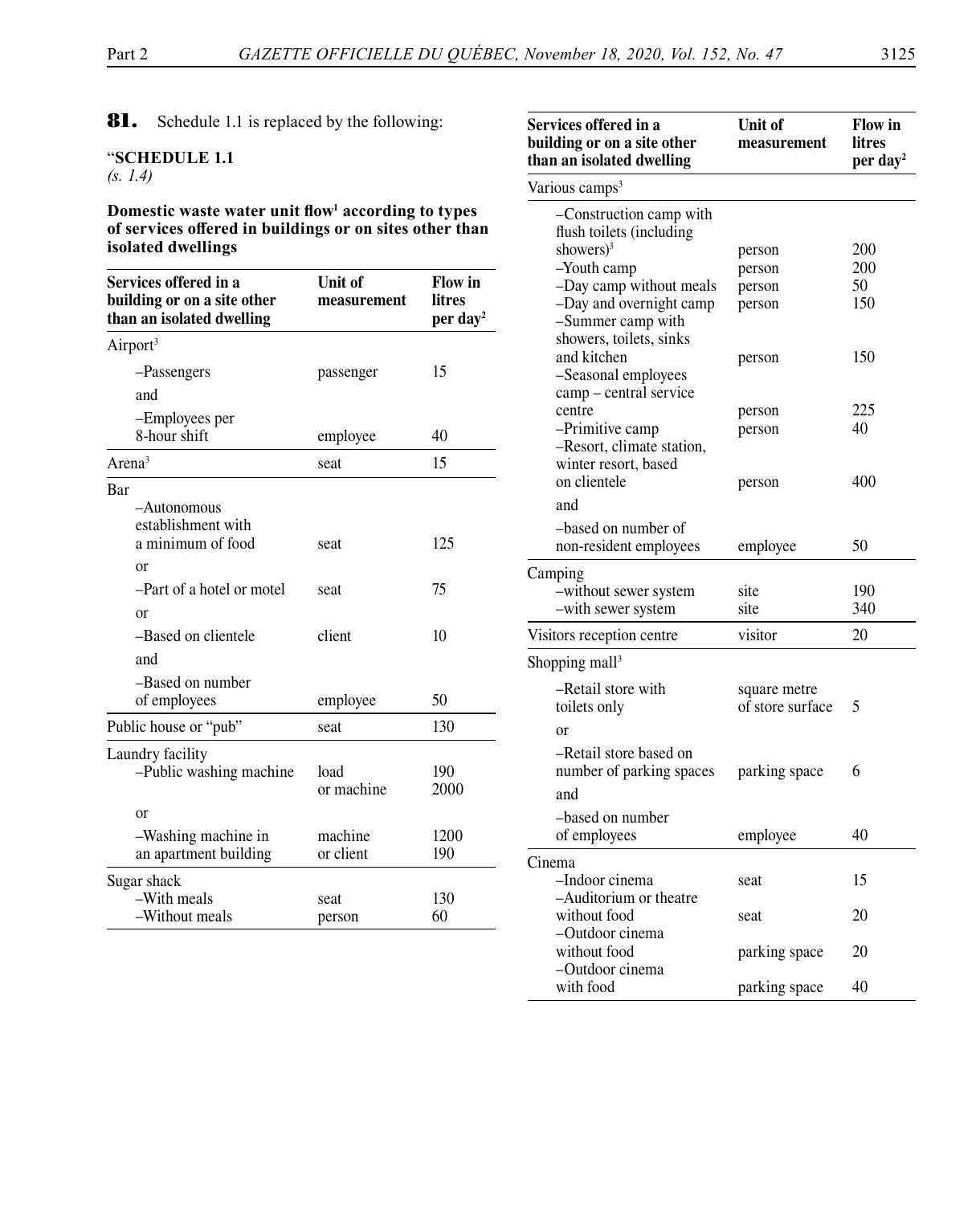| Services offered in a<br>building or on a site other<br>than an isolated dwelling                       | Unit of<br>measurement | <b>Flow</b> in<br>litres<br>per day <sup>2</sup> | Services offered in a<br>building or on a site other<br>than an isolated dwelling | Unit of<br>measurement | <b>Flow</b> in<br>litres<br>per day <sup>2</sup> |
|---------------------------------------------------------------------------------------------------------|------------------------|--------------------------------------------------|-----------------------------------------------------------------------------------|------------------------|--------------------------------------------------|
| School <sup>3</sup><br>-Day school without<br>showers or cafeteria,                                     |                        |                                                  | Park, park for picnicking,<br>beach, public pool<br>-Park, park for picnicking    |                        |                                                  |
| per student<br>-with showers,<br>-with showers                                                          | student<br>student     | 30<br>60                                         | with service centre, showers<br>and flush toilets<br>-Park, park for picnicking   | person                 | 50                                               |
| and cafeteria,<br>and                                                                                   | student                | 90                                               | with flush toilets only<br>-Public pool and beach                                 | person                 | 20                                               |
| -non-teaching staff<br>-School with boarders                                                            | person                 | 50                                               | with toilets and showers<br>Residential part of a building                        | person                 | 40                                               |
| -resident                                                                                               | resident               | 300                                              | other than a single or<br>multi-family dwelling                                   | bedroom                | 540 <sup>4</sup>                                 |
| and<br>-non-resident employee                                                                           | person                 | 50                                               | Restaurant and dining room<br>-Regular restaurant                                 |                        |                                                  |
| Church                                                                                                  | seat                   | 10                                               | (not 24 hours)                                                                    | seat                   | 125                                              |
| Health institution<br>-Convalescent and                                                                 |                        |                                                  | -Restaurant open 24 hours<br>-Highway restaurant<br>open 24 hours                 | seat<br>seat           | 200<br>375                                       |
| rest homes<br>-Other institution                                                                        | bed<br>person          | 450<br>400                                       | -Highway restaurant<br>open 24 hours with showers seat                            |                        | 400                                              |
| Day care<br>-Including employees<br>and children                                                        | person                 | 75                                               | -If presence of mechanical<br>dishwasher or garbage<br>grinder, add               |                        |                                                  |
| Hotel and motel<br>residential part:<br>-With all commodities,                                          |                        |                                                  | -regular restaurant<br>-restaurant open 24 hours<br>-Cafeteria, based             | seat<br>seat           | 12<br>24                                         |
| including kitchen<br><sub>or</sub>                                                                      | person                 | 225                                              | on clientele<br>and                                                               | client                 | 10                                               |
| -With private bathroom<br>or                                                                            | person                 | 180                                              | based on number<br>of employees<br>-Café, based on clientele                      | employee<br>client     | 40<br>20                                         |
| -With central bathroom                                                                                  | person                 | 150                                              | and                                                                               |                        |                                                  |
| non-residential part:<br>-See category of<br>establishment concerned                                    |                        |                                                  | based on number<br>of employees<br>-Banquet hall                                  | employee               | 40                                               |
| (restaurant, bar, etc.)<br>Places of employment <sup>3</sup>                                            |                        |                                                  | (each banquet)<br>-Restaurant with                                                | seat                   | 30                                               |
| -Employees in plant or<br>factory, per day or per                                                       |                        |                                                  | car service<br>Restaurant with car                                                | seat                   | 125                                              |
| shift, including showers,<br>excluding industrial use                                                   | person                 | 125                                              | service – disposable items<br>-Restaurant with car                                | parking                | 60                                               |
| -Employees in plant or<br>factory, per day or per                                                       |                        |                                                  | service – disposable items<br>-Tavern, bar, lounge<br>with a minimum of food      | Indoor seat            | 60<br>125                                        |
| shift, without showers,                                                                                 |                        |                                                  | -Bar restaurant with show                                                         | seat<br>seat           | 175                                              |
| excluding industrial use<br>-Various buildings or<br>places of employment,<br>store and office staff on | person                 | 75                                               | Meeting hall                                                                      | seat<br>or person      | 20<br>15                                         |
| the basis of facilities                                                                                 | person                 | 50-75                                            |                                                                                   |                        |                                                  |